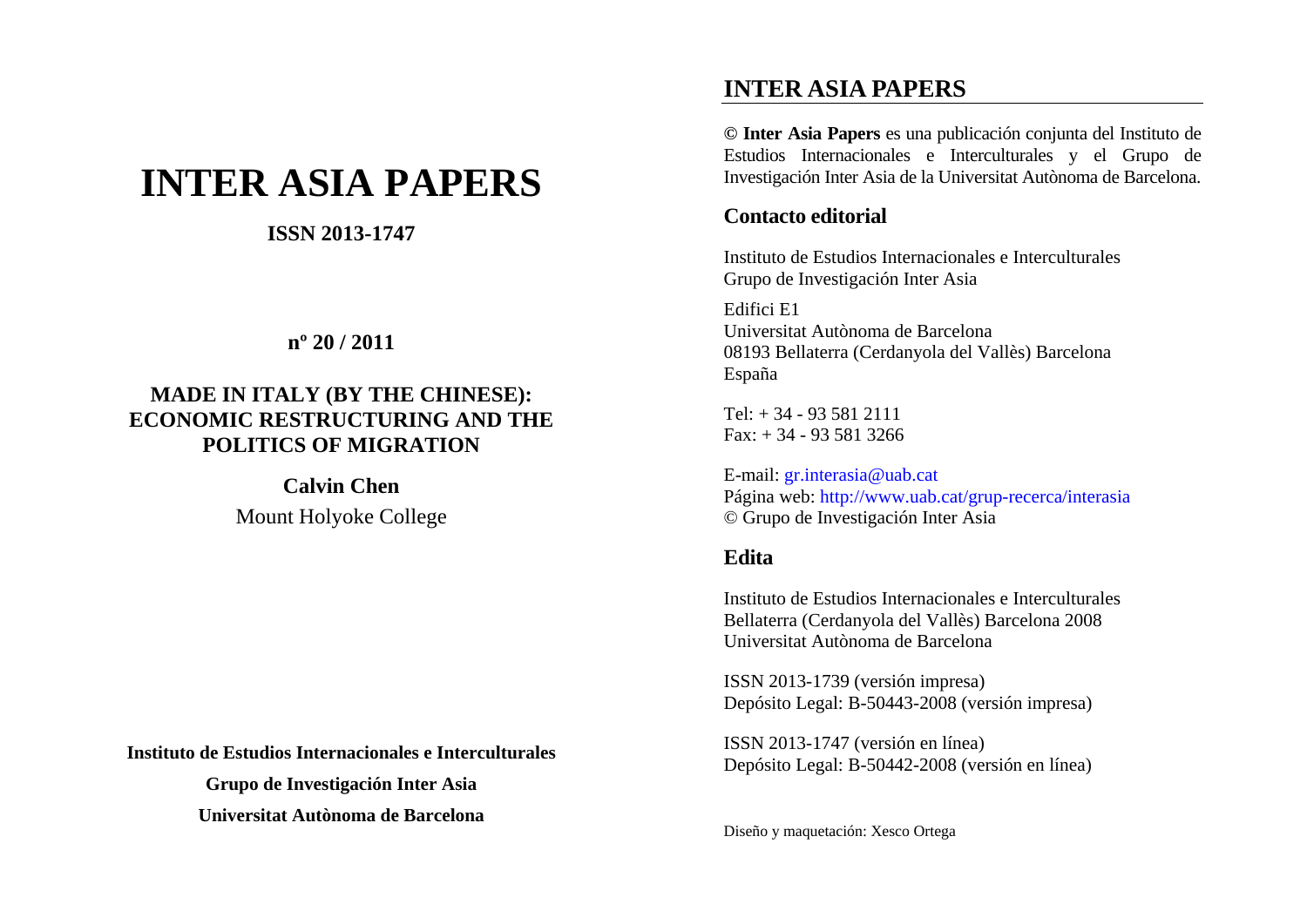#### **Made in Italy (by the Chinese): Economic Restructuring and the Politics of Migration**

**Calvin Chen** Mount Holyoke College

#### **Resumen**

Personas de todo el mundo se desplazan y establecen en lugares nuevos e inesperados.En Prato, Italia, los inmigrantes chinos dirigen la mayoría de las empresas de confección textil de la ciudad e incluso subcontratan la confección de famosos diseñadores como Giorgio Armani o Dolce & Gabbana. Los productos italianos, antaño fabricados por trabajadores italianos, ahora cada vez están más hechos... ¡por chinos! Este desarrollo es el resultado de una extraordinaria sincronía entre su propia perspectiva empresarial y la estructura de producción local italiana a pequeña escala y basada en la familia. En definitiva, los chinos prosperan porque se adaptan bien al tipo de producción y a la demanda de la industria italiana.

#### **Palabras clave**

Migración china, Italia, empresa familiar china, talleres confección.

### **Abstract**

People around the world are on the move and settling in new, unexpected places. In Prato, Italy, Chinese immigrants now run most of the city's textiles-apparel companies and even subcontract for such leading designers as Giorgio Armani and Dolce & Gabbana. Italian products once made by Italian workers are now increasingly made…by the Chinese! I argue that this development resulted from an uncanny synchronicity between their business approach and the demands of Italy's local, familybased, small-batch production environment. In other words, the Chinese thrived because they fit in well with the unique makeup and demands of Italian industry.

## **Key words**

Chinese migration, Italy, Chinese family business, garment industry.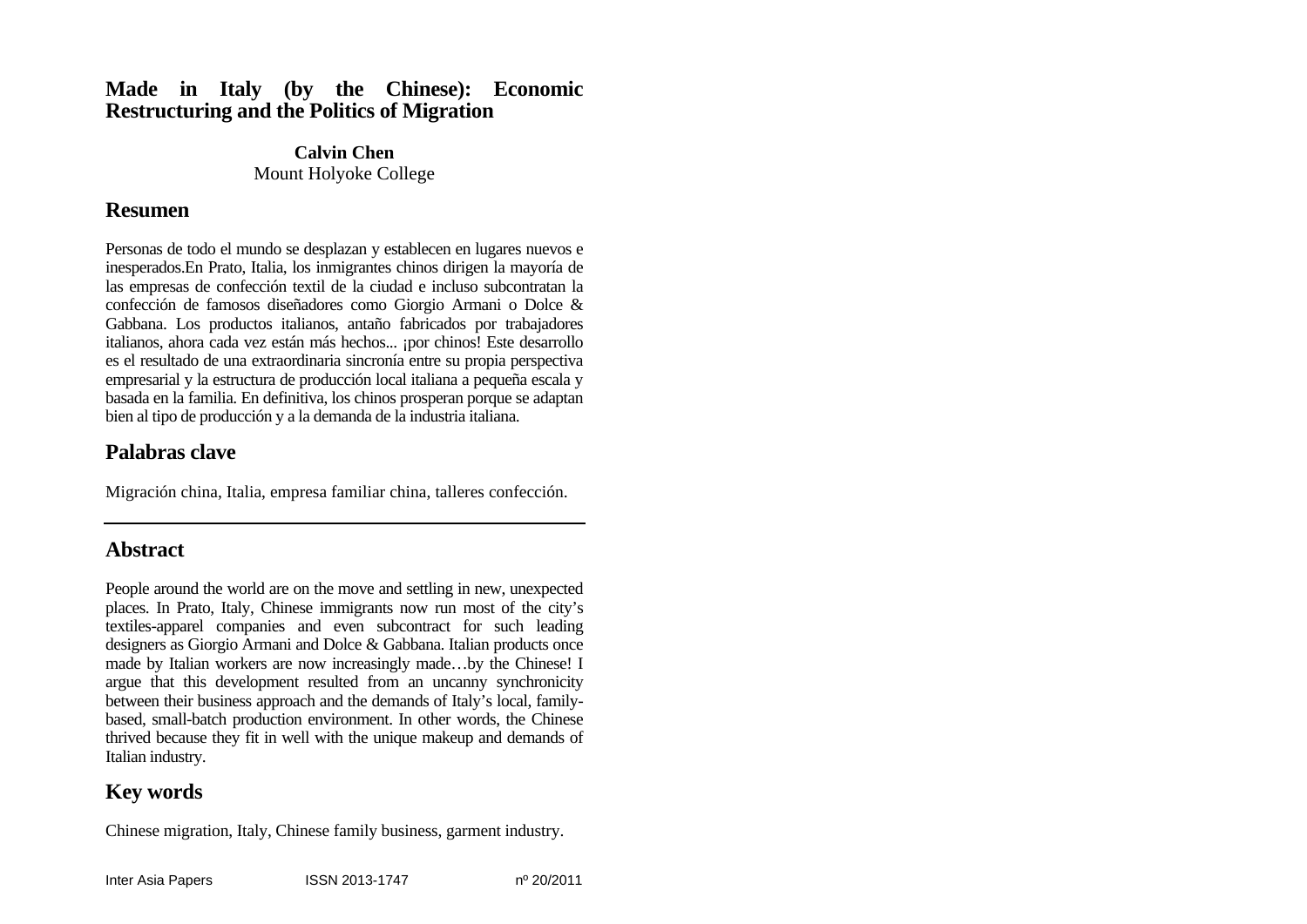1

#### **MADE IN ITALY (BY THE CHINESE): ECONOMIC RESTRUCTURING AND THE POLITICS OF MIGRATION**

#### **Calvin Chen** Mount Holyoke College

International migration hardly seems novel anymore. In the post-World War II era especially, people have been increasingly on the move, crisscrossing the globe and settling in new, even unexpected places. Prato, Italy, a city located eleven miles from its famous neighbor Florence, is an extraordinary case in point. Today, a visitor can walk down Via Pistoiese on the city's west side and hear nothing but Chinese being spoken and patronize a seemingly endless line of Chinese-owned stores. In one of the city's industrial districts (*macrolotto industriale*), that same visitor would find an equally stunning development: Chinese owners, once apprentices and workers, running the vast majority of the textiles-apparel companies based there and even subcontracting for such leading design houses as Giorgio Armani and Dolce & Gabbana. Italian products once made by migrants from Italy's South are now increasingly made…by the Chinese! A generation ago, such an outcome would have been unimaginable.

Not surprisingly, there is considerable disagreement over what all this means for Italy's future. Clearly, Chinese entry into these sectors has reinvigorated industries that were once in the throes of a slow but undeniable decline. At the same time, the rapid ascent of the Chinese, coupled with limited understandings of them as individuals and as a community, has prompted growing concerns among native Italians that continued Chinese success may undermine the country's economy and even its way of life. Roberto Saviano's popular novel *Gomorra* offers a dramatic manifestation of this anxiety.

His characterization of the Chinese as accomplices, even active partners of the Italian mafia in criminal activity provides a facile explanation for the decline requires aggressive action against the Chinese and other migrants, who collectively embody the "other."<sup>1</sup>

This sense of unease was crucial in the return of current Prime Minister Silvio Berlusconi to political prominence as well as the growing influence of a key political party, the Northern League (*Lega Nord*). Determined to fulfill its campaign promises and curtail the perceived ills of migration, the Berlusconi-led government initiated police sweeps in the country's major metropolises in April 2008. Such actions quickly cascaded into vigilante action against the Roma community near Naples and in early 2010, military-style raids on Prato's Chinese-owned businesses after local elections installed a center-right administration in the city for the first time in  $63$  years.<sup>2</sup> The crackdown traumatized the Chinese community to such a degree that "newspapers reported that China's consul-general in nearby Florence compared the raids with the Nazi  $SS$ ."<sup>3</sup> This unprecedented denunciation was a remarkable break from previous Chinese pronouncements and signaled the Chinese government's grave concern that its nationals had become scapegoats for Italy's domestic difficulties. Despite this strong response, the raids have

<sup>1</sup> See Roberto Saviano, *Gomorrah,* translated by Virginia Jewiss (New York: Farrar, Straus, and Giroux, 2007), especially pp. 3-37.

<sup>2</sup> Elizabeth Rosenthal, "Italy Arrests Hundreds of Immigrants," *New York Times*, 16 May 2008.

<sup>3</sup> Guy Dinmore, "Tuscan Town Turns Against Chinese Migrants", *Financial Times*, 8 February 2010.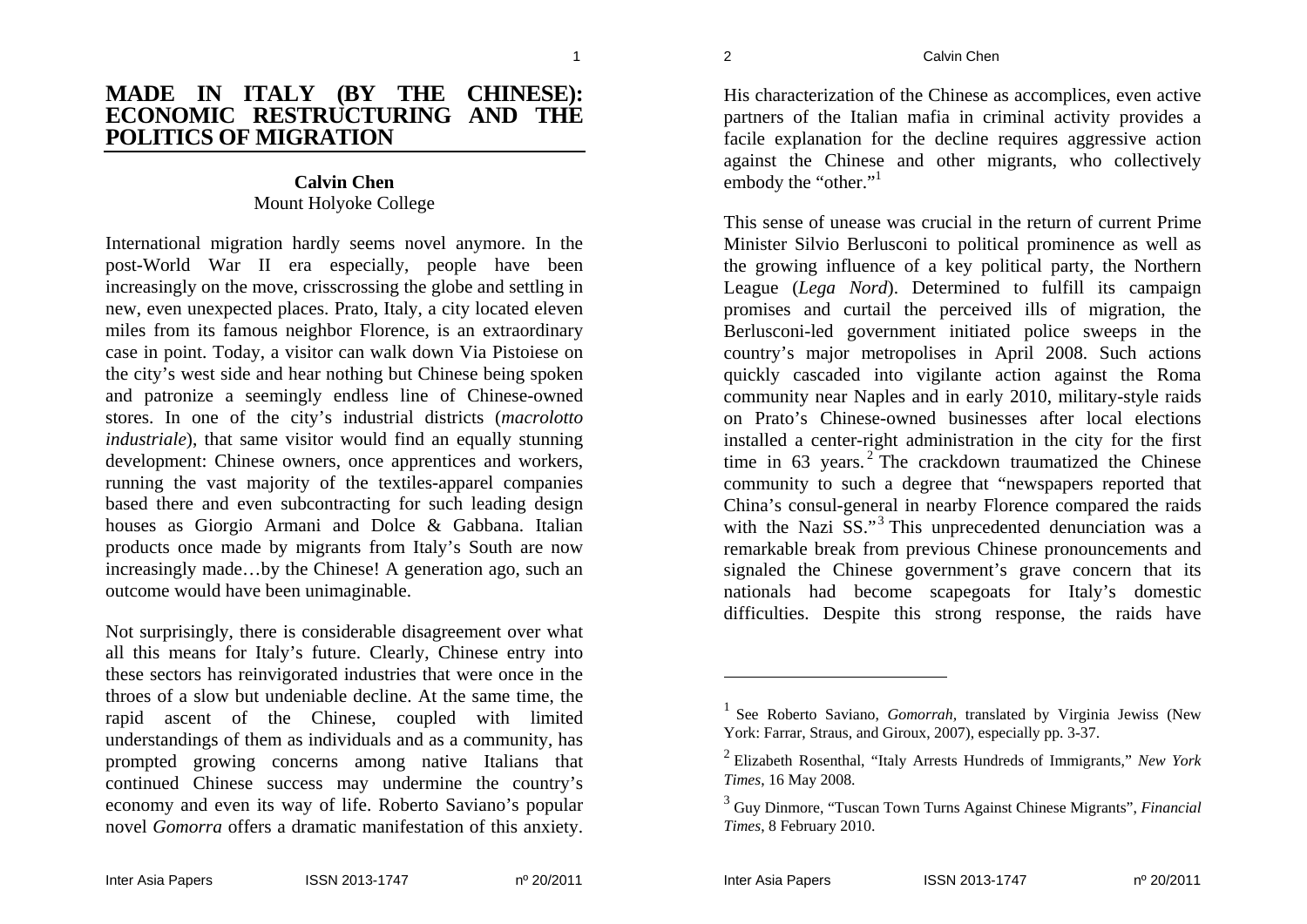continued unabated, engendering new fears and resentment among Chinese and Italians alike.

While security is undoubtedly a serious and legitimate concern, studying Chinese migrants solely in these terms reduces them to one-dimensional caricatures, inscrutable on the one hand and subversive on the other. Such an approach misses fundamental aspects of who they are – their complex histories and identities – that are essential to understanding their roles in a changing Italy. To me, the Chinese are multidimensional, purposeful actors animated by the same forces that motivate all people: love of family, a desire for financial security, pride, and the hope that their children will one day lead happier lives than they have.

Hence, this article adopts a different and more expansive approach towards understanding the Chinese in contemporary Italy. I begin with an analysis of the broader structural changes that took place in Italy and China over the last 30 years and show how they combined to open up an unprecedented economic opportunity for the Chinese. Within this larger context, I move to a micro-level analysis of the Chinese and their work experiences. Drawing upon participant observation and personal interviews conducted with 74 respondents in Italy from 2007-2010, I provide a "thick description" of the economic challenges and constraints the Chinese face, the strategies they use to overcome them, and how their success has fueled further adaptation.<sup>4</sup>

My research suggests that the Chinese have done well for reasons not emphasized in similar studies. In contrast to those analyses, I argue that the stunning economic success of the Chinese in Italy results from an uncanny synchronicity between their business approach and the demands of Italy's local, family-based, small-batch production environment rather than incompatibility between the two. In other words, the Chinese thrived because their individual and collective profiles as well as their work orientation actually resonated with the unique makeup and demands of Italian industry. This overlap eventually allowed the Chinese to utilize their kinship and native-place networks for economic advance: the "social capital" contained in these relationships supplied the requisite information (on fashion trends in particular), money, and labor for them to compete and eventually thrive in alien surroundings.<sup>5</sup> They turned out to be an excellent fit for a highly turbulent situation.

#### **Prelude to Breakthrough**

At the macro-level, the success of the Chinese in Italy can be generally traced to the confluence of several developments. The restructuring of the Italian textiles-apparel industry, Italy's demographic shift and inconsistent immigration policies, coupled with China's post-Mao reforms and reintegration into the global economy, decisively upended entrenched practices and created new complementarities between a migrantreceiving Italy and a migrant-sending China. The result was

<sup>&</sup>lt;sup>4</sup> Although most of the interviews were conducted in Prato, I also draw upon testimony collected in Bologna, Milan, Florence, and Venice. Clifford Geertz coined the term "thick description." See *The Interpretation of Cultures: Selected Essays* (New York: Basic Books, 1973).

<sup>&</sup>lt;sup>5</sup> The term "social capital" was largely popularized by Robert Putnam. See *Bowling Alone: The Collapse and Revival of American Community* (New York: Simon and Schuster, 2000) and *Making Democracy Work: Civic Traditions in Modern Italy* (Princeton: Princeton University Press, 1994).

Inter Asia Papers ISSN 2013-1747 nº 20/2011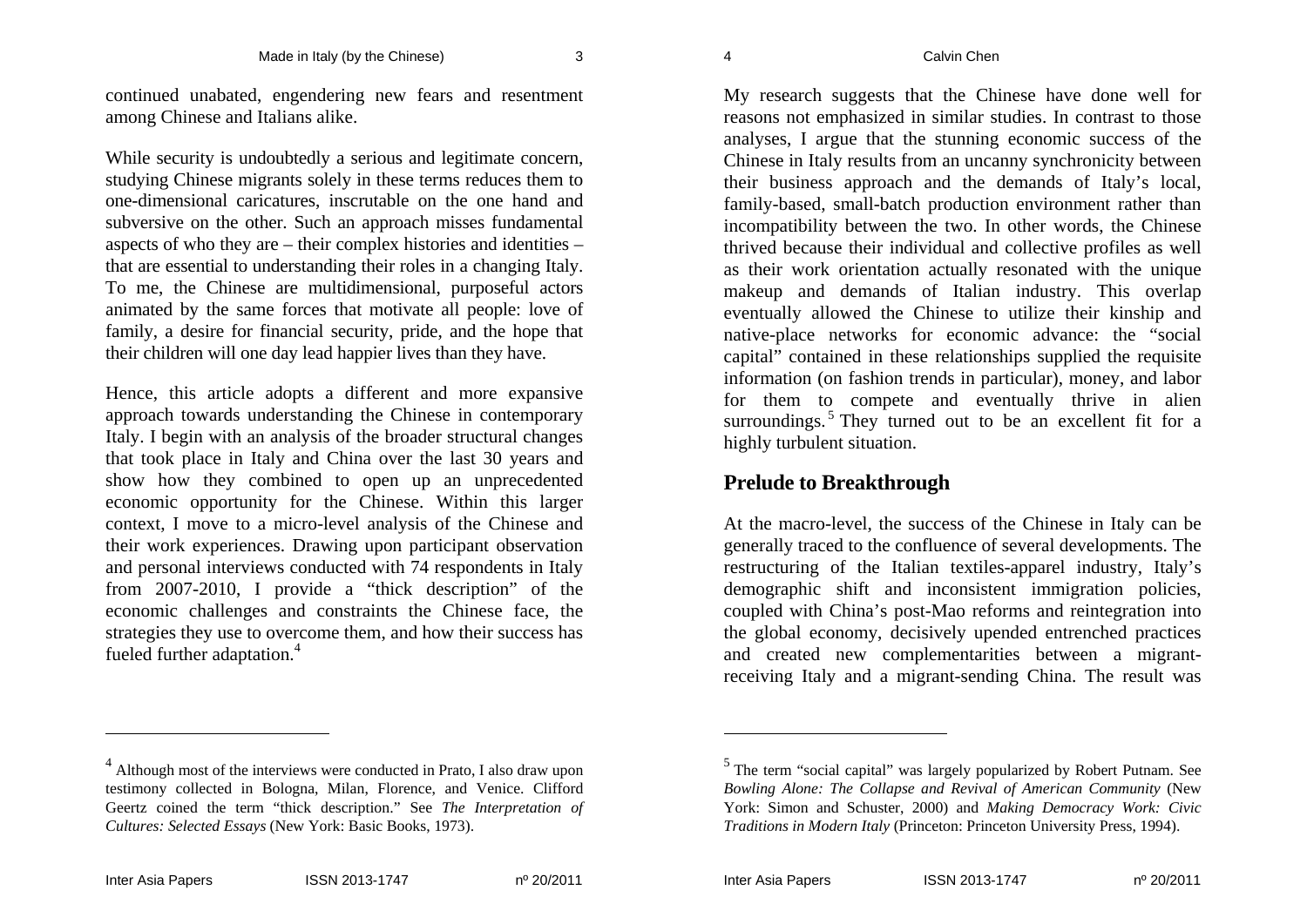simply a perfect but accidental storm that created new openings for the Chinese to break through.

It is sometimes easy to forget that well before the arrival of the Chinese in Italy during the 1980s, the Italian textile-apparel industry was world-famous for its competitiveness and flair. Since the nineteenth century, Prato has been home to some of the country's leading producers, especially of woolens. As Michael Piore and Charles Sabel (1984: 214) observe, Pratesi firms were competitive against international (especially British) and domestic rivals alike. Capitalizing on comparatively lower wages, these companies eventually grew into large, vertically integrated enterprises. As Japanese and East European challengers began entering the market in the 1950s, producers in Prato introduced innovations like *tessuti fantasia*, "'fantasy' fabrics, woven of different-colored reconstituted threats, combined according to the designer's imagination and fashion's whims," (ibid, 214) to stay one step ahead of their new competitors. Even so, Pratesi manufacturers could not evade the immense financial and structural pressures that bore down on them and other textile-apparel producers in the post-war period. Richard Locke (1995: 137-138) summarizes the situation this way:

As a result of changing conditions of international competition, increased labor costs and rigidities, higher energy and raw material costs, more restrictive government environmental and safety regulations, and altered consumer tastes, the industry's traditional model of economic development -- based on low-wage, semiskilled workers producing large series of low-to-medium quality standardize goods and integrated mills - - was rendered inefficient and obsolete in both Western Europe and the United States.

The large Pratesi firms, which at one point employed nearly 80% of all employees working in the textile sector, responded by downsizing: they laid off workers and either sold orrented

them equipment, effectively turning them into subcontractors. By the 1970s, the textilesapparel sector in Prato had been radically reconfigured into a more fragmented, batch production-oriented industrial structure dominated by small, often family-run shops (Locke, 1995: 214-215). However, this resulting flexible specialization came at a high price. Richard Locke (1995: 144-145) contends that while individual Pratesi firms were more exposed than ever to the vagaries of the market, they did not have strong, relatively egalitarian associational networks to rely upon for advice, assistance, or resources. Put another way, Prato lacked the social ties and the social capital that could have enhanced the ability of producers to better understand and take advantage of emerging market trends). <sup>6</sup> These small companies were left to fend for themselves in an increasingly competitive world.

Compounding these changes is an often underemphasized development, Italy's demographic shift. In the post-war period, Italy, like the rest of Western Europe, experienced not only declines in total fertility rates, but also a considerable aging of its population. In other words, Italians "were living longer and having fewer children"(Demeny, 2006: 41). The immediate and practical consequence of this trend was diminishing numbers: there were simply fewer potential replacements for the young, southern Italians who had moved north to power Italian factories during the 1960s and 1970s. Moreover, young Italians who could have followed in their parents' footsteps and joined the textiles industry, for example, increasingly aspired to and also possessed the means to pursue more professional careers. For them, Italy

 $6$  Others disagree with Locke's assessment. Paul Ginsborg, for instance, maintains that the Italian textile industry remained highly competitive in the global marketplace. See Ginsborg, *Italy and Its Discontents: Family, Civil Society, State 1980-2001* (2006: 3).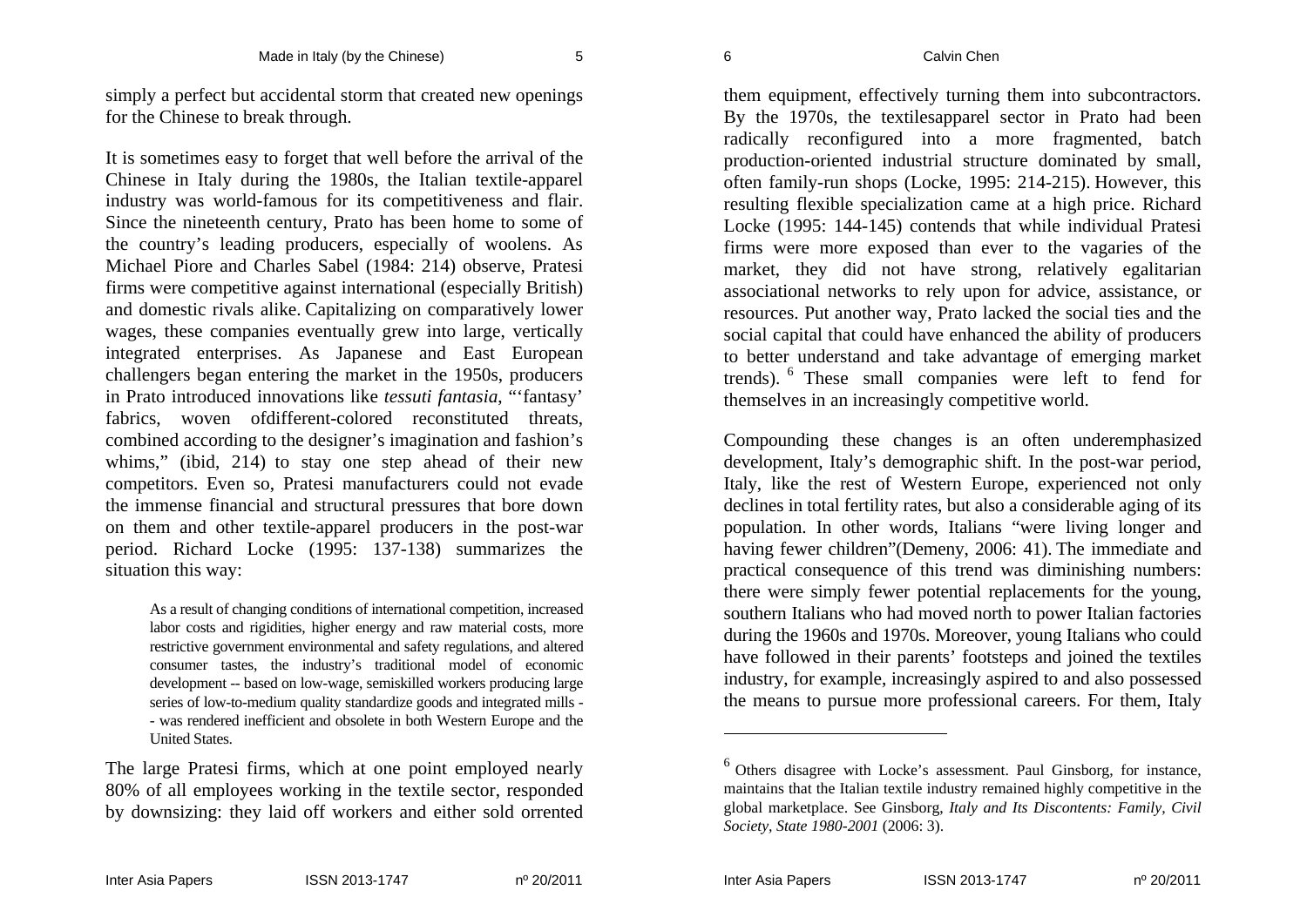was "a land of opportunity; not…on the level of the 'make good' societies such as the USA and Australia, but certainly more so than many other European societies" (Ginsborg, 2006:32). They saw upward mobility as natural and inevitable. Thus, as Antonella Ceccagno notes, "opportunities for a low-skilled labour force opened for new migrants," especially in the specialized, small, local businesses that dominated towns like Prato (Ceccagno, 2003: 188).

Still, given that the non-Italians initially seeking to enter Italy were predominantly European and relatively modest in number, Italian officials were not ready or resolved to implement a comprehensive plan for managing migrants. As Stefano Allievi points out, "In 1970, permits of stay issued to foreigners numbered 146,989; in 1975, they were 185,715; but by 1980 and number had reached 298,749" (Allevi, 2010: 149-150). By 1986 though, continuing growth in the immigrant population forced the Italian Parliament to finally acknowledge the need for clearer regulations and pass Law 943, also known as *Legge Foshi*. Although this was a critical first step, its casting of migrants as "extracommunitarian" laborers only rather than potential citizens limited its scope and effectiveness (ibid, 152- 153). <sup>7</sup> Each successive law concerning migration, from the Martelli Decree of 1990 to the Turco-Napolitano Law of 1998 and most recently, the Bossi-Fini Law of 2002 sought to balance competing objectives: the maintenance of law and order, the expansion of immigrants' rights, and their eventual integration into Italian society (ibid, 153-160). The problem, however, was simply that there was no clear strategy for achieving these increasingly elusive goals. Of even greater

concern was the fact that as political polarization during the 1990s and 2000s intensified and further weakened Italy's already fragile coalition governments, the number of immigrants entering Italy grew at rapidly escalating rates.

Official data from the National Statistical Office (ISTAT) showed "more than 1.3 million permit holders at the end of 2002, and 1.7 million at the end of 2003, 2.1 million in 2004, 2.3 million in 2005, 2.6 million in 2006, 3.1 million in 2007, 3.9 million in 2008" (ibid, 150). Compared to 1970, this represents a nearly 27-fold increase! When I asked my respondents why they chose Italy as their destination, several of them immediately cited Italy's lax immigration policies. Initially, some tried to join relatives in France and Germany while others had hoped to settle in the Netherlands; however, strict immigration procedures in those countries made it nearly impossible for them to secure permanent residence. A running joke among Chinese migrants is that all one needs to do is wait five years or so for the Italian government to announce one of its periodic regularizations (*santoria*) and residency in Italy could be attained.<sup>8</sup> Several respondents admitted that while Italy was not their top choice, securing residency there nevertheless had its advantages. They could travel freely and visit family and friends living elsewhere in the European Union; they also enjoyed and benefited from Italy's generous social welfare policies, especially health care, in ways that Chinese migrants elsewhere in Europe could not. As Kitty Calavita has noted, this is how "Italy became a 'back door' to the rest of Europe…[and] an alternative to northern destinations"(Calavita, 2004: 347). This failure to devise a

<sup>7</sup> In some ways, the law was reminiscent of the *Bracero* program that restricted the number of temporary Mexican laborers who could work in the United States.

<sup>&</sup>lt;sup>8</sup> They were not off the mark. "Italy promoted regularizations (regardless of the composition of the ruling coalition) in 1977, 1982, 1986, 1990, 1995, 1998 and 2002" (Allievi, 2010: 155).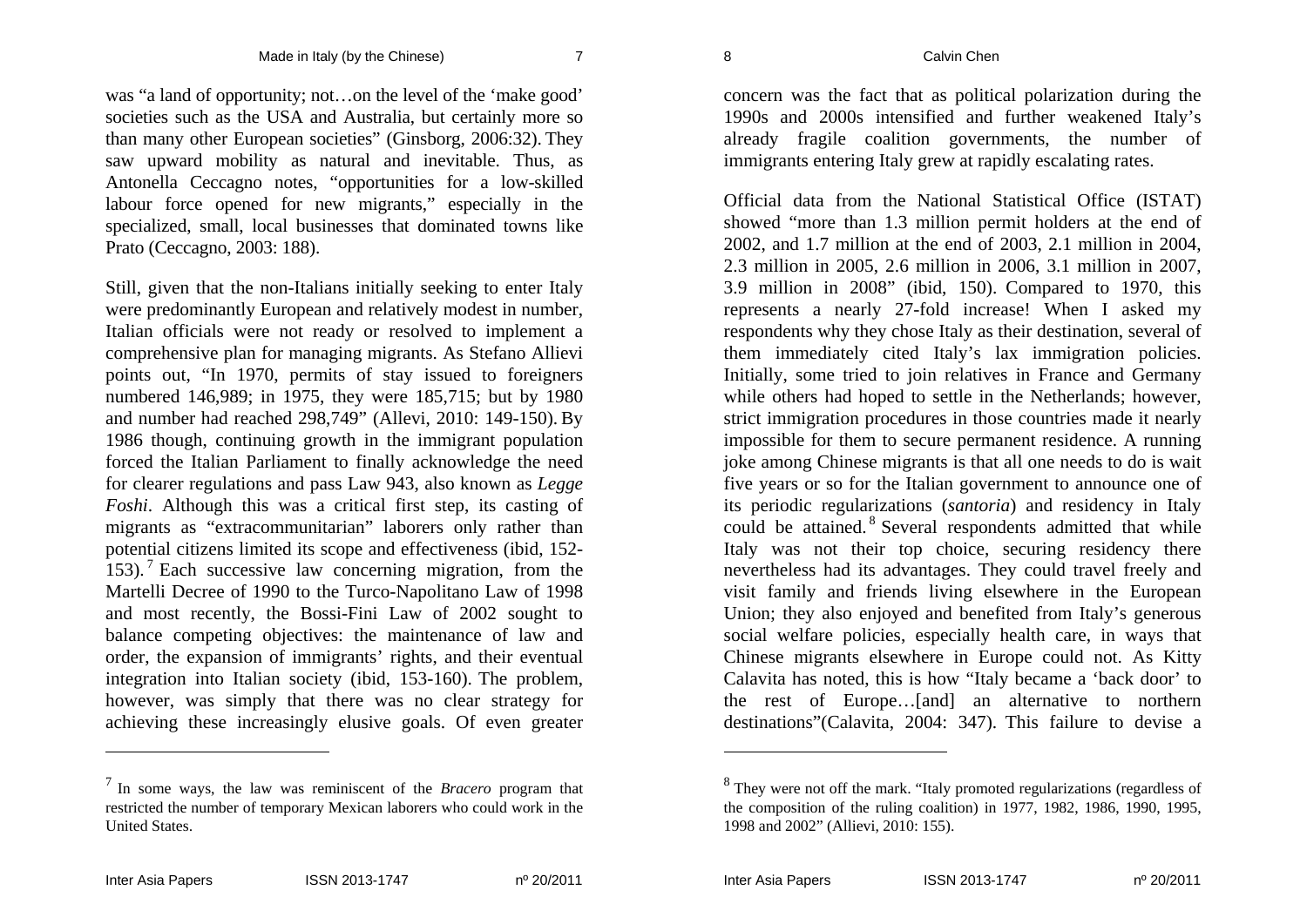10 Calvin Chen

national immigration policy, however, greatly strained local authorities who were now responsible for managing both community affairs and the influx of migrants.

These major structural changes within Italy coincided with China's dramatic reorientation that began in 1978 under the leadership of Deng Xiaoping. Seeking to revitalize a stagnant economy, the Chinese party-state gradually dismantled Maoist policies and encouraged private enterprise and more marketbased activity. With the de-collectivization of agriculture and the acceleration of the economic boom, villagers, especially those in the interior regions of the country, circumvented the household registration (*hukou*) system, a structure of controls imposed during the Maoist period to prevent rural-urban migration, and took on the most arduous factory and construction jobs in the country's major metropolises. They became a "floating population" (*liudong renkou*) (Ceccagno, 2007; Solinger, 1999) temporary sojourners numbering in the tens of millions, who were critical in transforming China into the world's leading industrial workshop. Despite suffering from pervasive discrimination and exploitation during their time in the cities, many migrants returned to their homes with new skills and perspectives and some hard earned money to start businesses of their own, heightening the prospects for change in their hometowns.

In the international arena, a more open and cooperative stance emerged in tandem with the swing in domestic policies. Recognizing that China could not modernize its economy without foreign assistance, government officials encouraged more foreign investment, joint venture projects, and engagement with the outside world. While this produced new partnerships with major corporations like Volkswagen and General Electric, this policy shift also aimed to reengage Chinese Diaspora communities worldwide. Historically,

overseas Chinese have served as a crucial provider of startup capital for ventures back home and a valuable connection and resource for relatives and friends seeking to follow in their footsteps. It is under these circumstances that the residents of Zhejiang's Wenzhou region became part of the first wave of Chinese to move beyond China's borders and into Italy. But why were the Wenzhounese in particular better positioned to do so in comparison to residents of other areas?.

Several factors stand out. First, unlike other famous migrantexporting areas like Guangdong (the home of Cantonese migrants) and Fujian, Wenzhou benefited from its historic ties to Europe, which date back to the late nineteenth century. It is worth quoting the historian Philip Kuhn (2008: 336) at length here:

Europe (host today to a burgeoning Wenzhounese population) first attracted immigrants from nearby Qingtian county in a hardscrabble border area up the Ou River from Wenzhou city. Qingtian, Though mountainous and dirt poor, boasted one salable resource – an attractive pale-green soapstone that local artisans carved into decorative shapes. These carvings reportedly were first sold as curios to foreigners in China in the 1880s by a Qingting man. Having discovered their market value, he and other sculptors (the story goes) boarded a steamer to France in 1893, which was the beginning of Wenzhou-area emigration to Europe. The ensuing outflow, sparked by fabulous stories about quick riches (including one in which a Qingtian emigrant presented a carving to the Dutch Queen), provided the bridgehead for a surge of Wenzhou-to-Europe migration after World War II.

Not surprisingly, "out of a population of about 6.9 million (1994), Wenzhou municipality recorded 165,000 as living in Europe, 95% in France, Holland, Italy, and Spain" (ibid, 336) Wenzhou residents had a support network of fellow natives (*tongxiang*) who were established and ready to assist them with settling into the new venue society. Others did not. They could "hit the ground running" so to speak after completing the long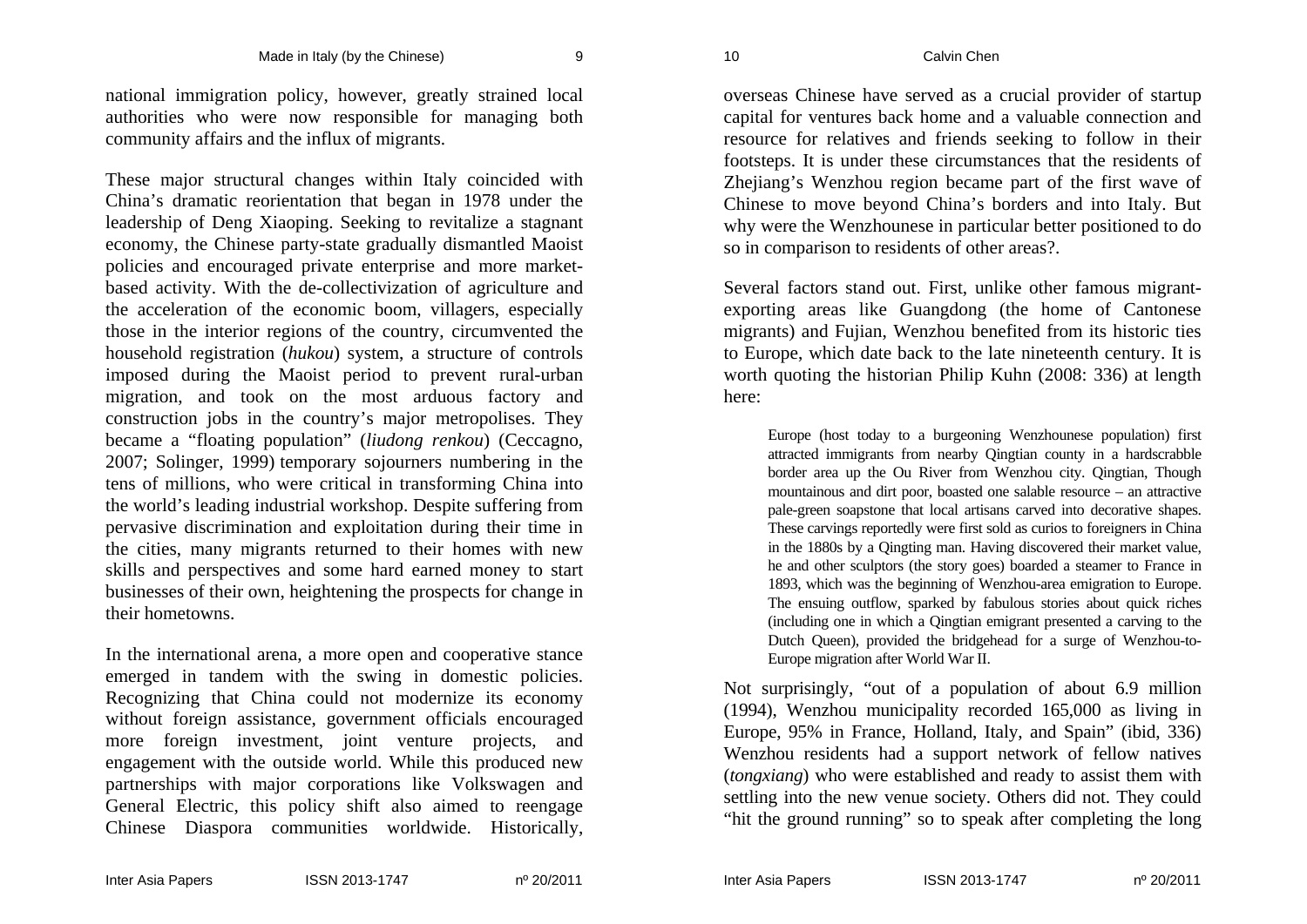and often treacherous journey from China to Italy, which usually involved taking the overland route through Russia and Eastern Europe.<sup>9</sup>

What perhaps most distinguishes the Wenzhounese from compatriots with similar backgrounds though is their extensive history as entrepreneurs. Even prior to their arrival in Italy, the Wenzhounese were already known as some of China's most formidable and pioneering business people. Their enterprising spirit was partly the outgrowth of Wenzhou's longstanding ecological limitations (mountainous, comparatively inaccessible terrain and lack of resources), which led residents to seek out and collaborate with one another on a wide variety of commercial pursuits, including petty trade, umbrella and shoe production and cotton spinning, in order to survive. These experiences actually enhanced their familiarity with and dexterity in handling business-related challenges; it also strengthened the familial and social connections that they relied on for resources and support. Moreover, decades of isolation and state neglect during the Maoist period only reinforced notions that taking risks was critical to attaining financial security and success. In fact, much like entrepreneurs in California's Silicon Valley, the Wenzhounese are not averse to risk, but instead expect and welcome it. In fact, in my prior research on Wenzhou, I found that Wenzhou natives often feel embarrassed or ashamed if they do not put everything they have –their resources, reputation– on the line as they seek to fulfill their ambitions. This is what they expect of themselves and each other; this is a fundamental feature of the region's social norms and culture.

It is not surprising then that many admire them for their indomitable spirit of self-reliance and determination. One non-Wenzhounese respondent offered this assessment: "Wenzhou people really stick together. They have really tight networks and can raise money quickly to help each other. If they want to start their own business, they just go to their families. There isn't any need for formal documents; they have their ways of making things work out."<sup>10</sup> Others, however, note that, on the flip side, such attitudes and behavior often lead to an intense obsession with materialism. One Chinese female respondent whose ex-partner is a Wenzhounese put it this way:

The Wenzhounese only care about money. If their kids aren't keeping up in school, they just pull them out. Some of these kids are as young as 10 years old. They just go to work in the factories with their parents. All they think about is earning a little more. They don't care about other things like music. They don't believe that playing the piano is valuable in any way. 11

Italians are also divided on this issue. On the one hand, they respect Chinese industriousness but on the other, they wonder whether the laser-like focus on work is necessary or desirable. As one middle-aged Italian male states, "The Italians see the Chinese as very hardworking [his original term was "laborious"] people but they keep to themselves, they are in their own world. They work 16 hours a day –it's too much but at least they work."<sup>12</sup> Another young Italian woman in her 20s, a language teacher whose classes are filled entirely with Chinese students, adds: "I have to be frank: the Wenzhounese I have encountered here [in Prato] are only interested in money.

<sup>&</sup>lt;sup>9</sup> Despite the potential dangers of riding the Trans-Siberian railroad, this was a popular route because it was relatively inexpensive and border controls were rather loose after the collapse of the Leninist regimes in the former Soviet Union and Eastern Europe.

 $10$  Respondent #6, personal interview, Prato, Italy, July 18, 2007.

 $11$  Respondent #14, personal interview, Prato, Italy, July 26, 2007.

 $12$  Respondent #9, personal interview, Prato, Italy, July 22, 2007.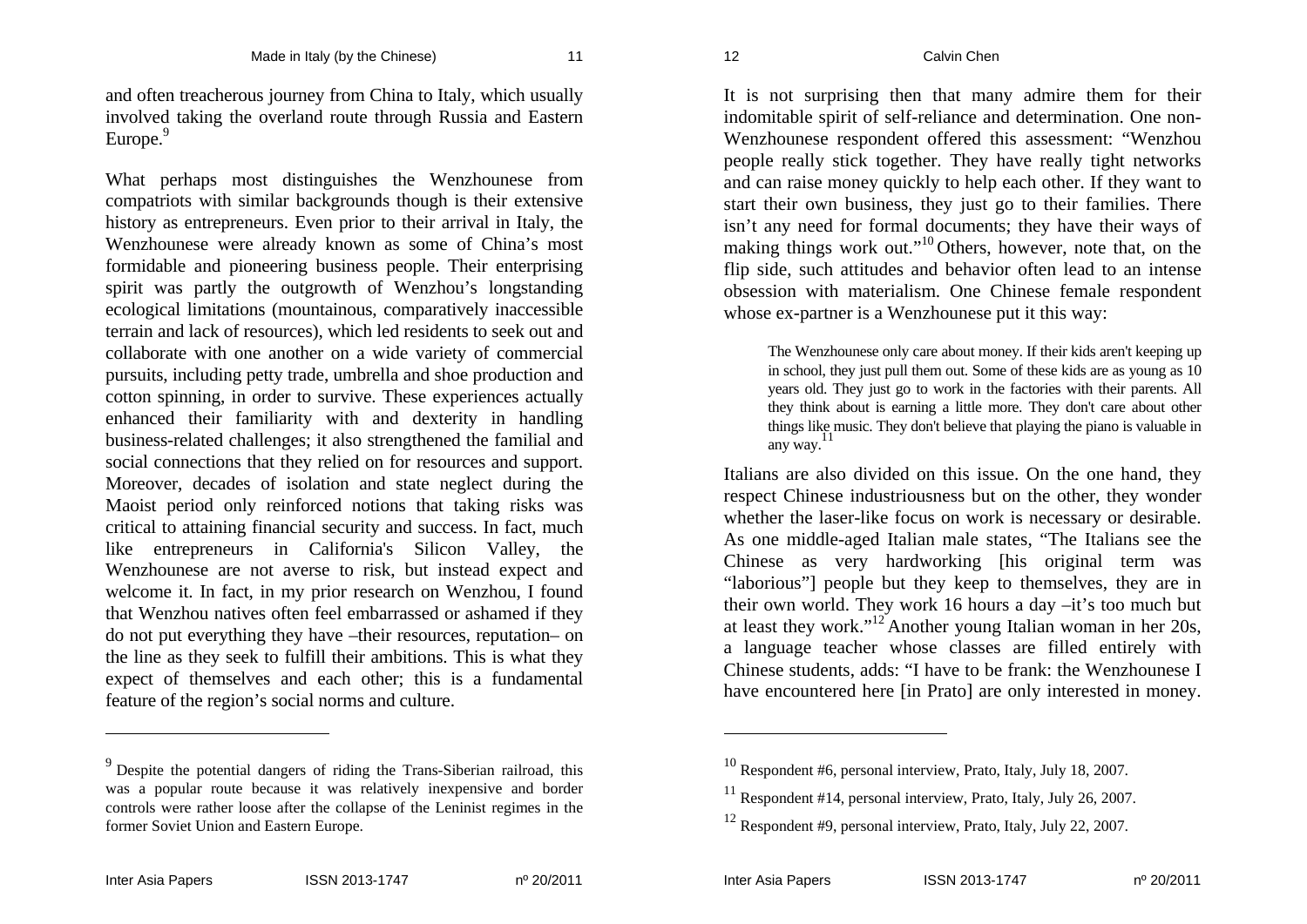Outside of classes, they say they watch TV and play video games at home. It is a bit depressing –what is life then?."<sup>13</sup>

Unfortunately, for just about all Chinese migrants, not just the Wenzhounese, the stark reality is that they have no choice but to work hard, at least in the short term. Despite the major policy changes in Italy and China mentioned earlier, actually getting into Italy remains difficult and expensive, forcing some migrants to use subterfuge and more extreme, illegal methods to secure entry. One respondent, a female Wenzhounese business owner, recounts the lengths she went to secure passage to Italy:

I came to Italy ten years ago [1997] and getting out was hard. There are so many of us from Wenzhou all trying to leave that government offices would reject our applications once they saw that we were from Zhejiang. So the snakeheads (*shetou*) had us change our pictures and reapply as Hunan natives. The Hunanese don't have a reputation for illegal migration so it worked.<sup>14</sup>

For the majority of Chinese in Italy, the massive sums they were often forced to pay in order to migrate locked them into the worst of circumstances. A Prato *comune* official told me how he sees the situation:

There really isn't a workable migration process. The Chinese go to Russia, then Austria, and then Italy. They pay  $\infty$  0.000-25,000 to come and their families serve as guarantors. When they arrive, they begin to repay their debts at a rate of €500 per month. They must work 12 hours per day from 10-1 than 3-12 a.m. they are bonded servants for three years. The government can't sue because it's technically a contract. I'm sorry to start with such a dark picture but it's important for me to get this out at the beginning [of the interview]. There were investigations done on work conditions. For three years these workers have no contact with 14 Calvin Chen

Understandably, many are outraged by these dire circumstances, including the migrants themselves. Nonetheless, this situation persists because the Chinese have few viable alternatives and the structural deficiencies of the process have not been remedied. Like migrants elsewhere, the first generation Chinese migrant is resigned to sacrificing her own dreams so that her children have a greater chance of fulfilling theirs. The female business owner cited earlier maintains that "this is a tough life [running a factory in Italy]. I want my kids to get an education, to stay in school. I don't want my kids to start another factory like this one. That's not what I came here to do."<sup>16</sup> For her and many of her compatriots, working hard is the best and perhaps only means of moving beyond a fragile existence.

Taken together, these macro level variables laid the foundation for a dramatic remaking of local level dynamics. Although the timing of these shifts was coincidental, they nevertheless created an unprecedented opening for a particular group of Chinese, the Wenzhounese, to find their way to Italy and apply their unique business talents to the textiles-apparel sector and communities in need of revitalization. Decades of isolation, state neglect, and plain bad luck paradoxically propelled them to develop alternative strategies of survival that were vital to their eventual success. Like the Jewish immigrants who arrived in America in the late nineteen and early twentieth centuries, the Chinese who went to Italy were not daunted by the

the local community. Their only concerns are eating, sleeping, and staying healthy and they only stay within the [Chinese] community.

<sup>&</sup>lt;sup>13</sup> Respondent #41, personal interview, Prato, Italy, July 13, 2010.

<sup>&</sup>lt;sup>14</sup> Respondent #16, personal interview, Prato, Italy, July 27, 2007.

<sup>15</sup> Respondent #36, personal interview, Prato, June 26, 2008.

 $16$  Respondent #16, personal interview, Prato, Italy, July 27, 2007.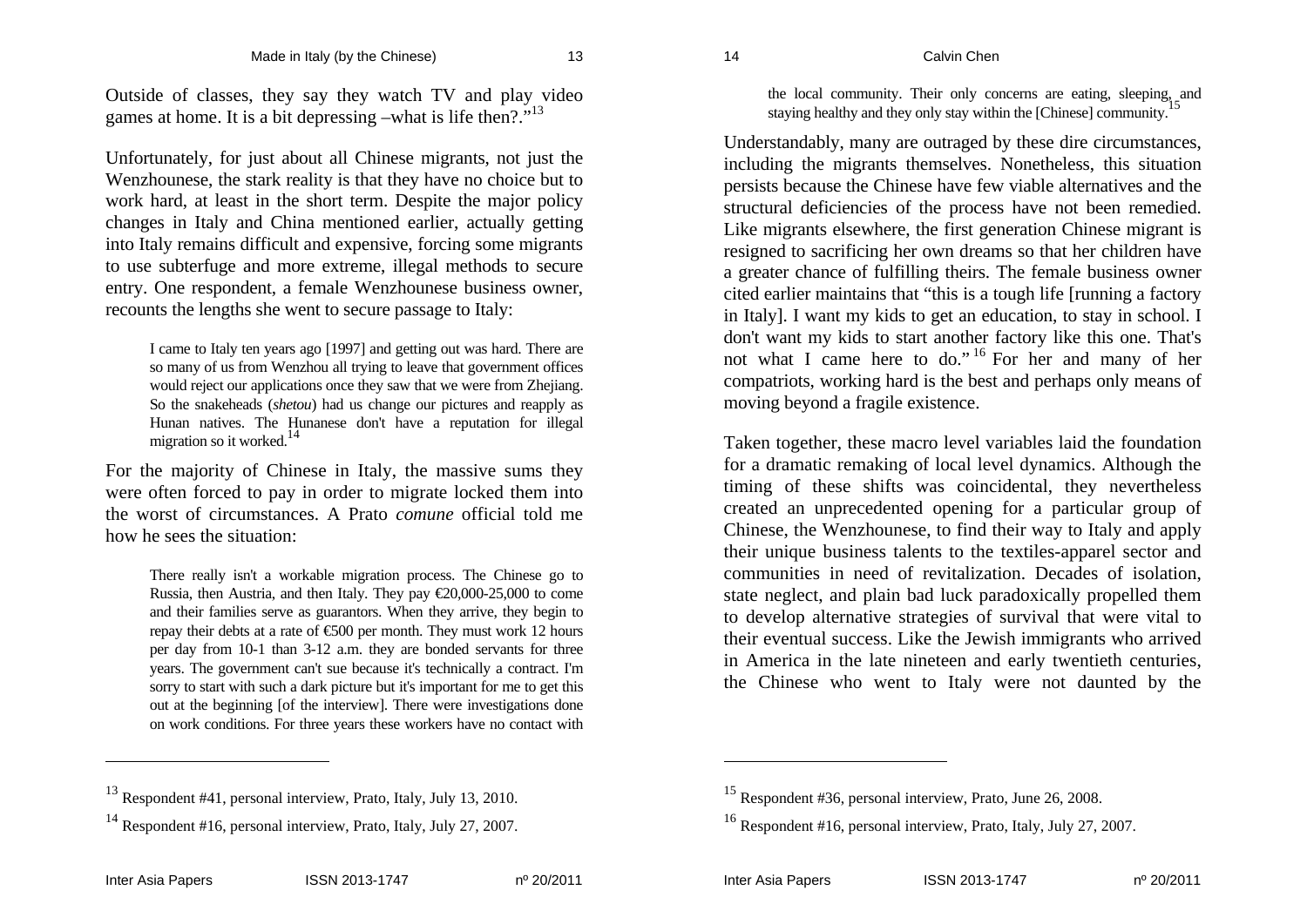challenges awaiting them, but charged ahead and tackled them with fierce determination.<sup>17</sup>

#### **Textiles and Tensions in Prato and Beyond**

Prato is Italy's historic textile hub and home to one of the largest, if not the largest, Chinese communities in Italy. Estimates on the size of the community, however, range widely: the *commune* of Prato claims that Chinese with legal residence status number approximately 10,000, but informal accounts suggest the total number of Chinese ranges from 20,000 to 40,000 (including those who are undocumented) out of an aggregate 180,000 for the entire city. Based on these numbers, the Chinese would constitute eleven to sixteen percent of the city's population. Most of the Chinese in Prato work in the textiles-apparel and leather goods sectors, which have simultaneously taken full advantage of the low wage labor provided by the Chinese while supplying those same workers with employment and skill development. Indeed, these early apprenticeships provided them with valuable experience and insights into these industries, which they later used to launch their own companies.

In addition, comparatively permissive local policies regarding migrants, partly born of local political rivalries, made it easier for the Chinese to settle in Prato. A Chinese respondent, a male college student, part-time cultural mediator, and ten-year resident of the city, recounts the situation in the following manner:

Prato encouraged the Chinese to settle here. One of the reasons had to do with the city's desire to become independent of Florence. Before, Prato

was under the jurisdiction of Florence. In order to become independent, it had to reach municipality status, which requires a population of 180,000. The city loosened laws so that Chinese owners could have workers live on factory premises [and thus, increase the resident population].<sup>18</sup>

Another Chinese gentlemen in his 40s who currently serves as a Chinese business association representative and has lived in Italy since 1998, echoes this point as well, emphasizing that Italians initially welcomed the Chinese to achieve their own political objectives:

[The] Pratesi need to remember that in order for the city to become independent of Florence, it needed a population of 170,000 [or 180,000. It's unclear which is correct]. The Chinese came because they could register their workplace as their residence. But two years ago [2008], the government ended this policy. Yet without it, Prato would still be a part of Florence.

Word spread quickly among Wenzhounese networks that Prato was an attractive destination. He continues:

There are very few big companies in the area with 50 or more employees. Companies in Prato are typically small family-run businesses and this was attractive to the Chinese as well. Italy fits right in with Chinese family business practices and preferences…You have to think, why didn't Chinese people go to Pistoia and Arrezo?<sup>20</sup>

A Chinese newspaper editor concurs: "Their [Wenzhounese] small, family-based businesses are actually a great fit for the

<sup>&</sup>lt;sup>17</sup> On the success of Jewish immigrants in New York, see Malcolm Gladwell, "The Three Lessons of Joe Flom" in Gladwell, *Outliers: The Story of Success* (New York: Little, Brown, and Company, 2008), 116-158. On Jewish immigrants in New York's garment industry, see 142-151.

<sup>18</sup> Respondent #38, personal interview, Campi Bisenzio, Italy, June 27, 2008. It is important to point out that even in the 1960s and 1970s, Italian workers often lived in the factories in which they worked. Despite regulations banning such arrangements, local enforcement of these stipulations was lax.

<sup>19</sup> Respondent #10, personal interview, Prato, Italy, July 23, 2010.

<sup>20</sup> Respondent #38, personal interview, Campi Bisenzio, Italy, June 27, 2008.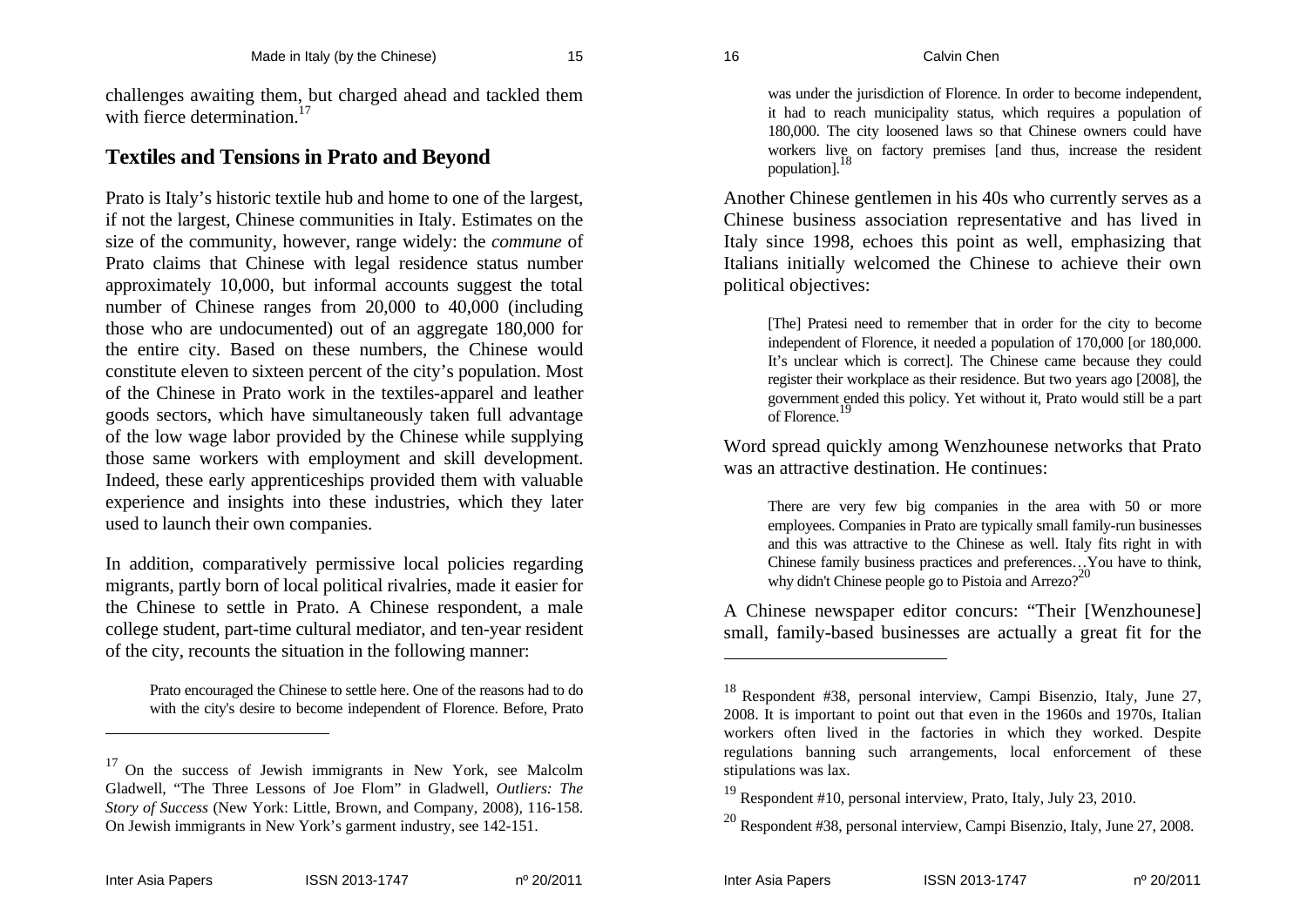18 Calvin Chen

production structure of the Italian economy. Its small scale and batch oriented production allows them to survive without large capital investment."<sup>21</sup> For example, one respondent, a Jiangsu native in his 50s who owns a small firm on the outskirts of Milan, told me that his sewing machines cost  $\in$ 1,300 each (I counted seven in his workshop) and rent was  $\in$ 1,400 per month.<sup>22</sup> To him, these costs were not prohibitive at all. As another Wenzhounese working in a purse factory put it: "It's not too hard to start a company here if you work for a few years and save some money – you can borrow the rest from relatives. With  $\epsilon$ 50,000, you can be your own boss."<sup>23</sup> Indeed, once Chinese migrants had settled in Prato, kith and kin were crucial in helping them understand and meet business requirements. Thus, even though few, if any, of the migrants possessed extensive prior knowledge of Italy in general and Prato in particular, many did feel a gut level familiarity or resonance with their new environment. They felt comfortable.

Still, the textiles-apparel industry remains a tough and competitive enterprise. Although the Chinese are now engaged in nearly every aspect of the industry, from fabric dyeing and printing to even fashion design, the majority of Chinese firms remain engaged in the nitty-gritty production of clothes. Most notably, they are closely associated with a specific niche of the broader market, *pronto moda*. *Pronto moda* or "ready to wear" garments epitomize what is fashionable, what's "hot" to a

largely twenty-something crowd.<sup>24</sup> To them, what's hot at any given moment is shaped by, among other things, variations in fabric, color, pattern, and cut and in many cases, departures from the more mainstream look promoted by retail chain stores. While relatives and associates are attuned to trends and provide valuable market analysis (Chinese social networks encompass all of Italy and other parts of Europe like Spain), the unpredictability of popular tastes nevertheless prevents these companies from making mass quantities of a specific item. Also, given the short turnaround time demanded by clients, the situation becomes fraught with stress, as one Chinese textiles enterprise owner explains:

It's really hard to work with Chinese customers [who order *pronto moda*  garments]. Sometimes they will come to us with a design and ask us to make a sample. I usually make it myself especially if it might result in a large order because I don't trust the workers to be very careful with such an important task. The problem is that the customer comes in during the afternoon and if they like the sample, they want the order filled the next morning or within two days. Although they often only want one to 40-60 pieces total, the deadline is very tight. Italian companies are a bit better. They tell us what they want two months in advance but they also are stricter about quality.

A female Wenzhounese who had recently moved to Prato after selling her factory in Naples stresses similar points:

We used to own an apparel company in Naples. Chinese own many apparel factories there: mine made children's clothing [woolen jackets]. But it was hard to stay in business and hard for workers too. Owners had many burdens – it wasn't easy. We took orders from Italian companies

<sup>&</sup>lt;sup>21</sup> Respondent #6, personal interview, Prato, Italy, July 17, 2007.

 $^{22}$  Respondent #22, personal interview, Milan, Italy, June 14, 2008.

<sup>&</sup>lt;sup>23</sup> Respondent # 21, personal interview, Prato, Italy, July 29, 2007.

<sup>24</sup> *Pronto moda* garments are typically less expensive than clothes sold in retail stores and thus, especially attractive to consumers with more limited incomes.

 $25$  Respondent #15, personal interview, Prato, Italy, July 28, 2007.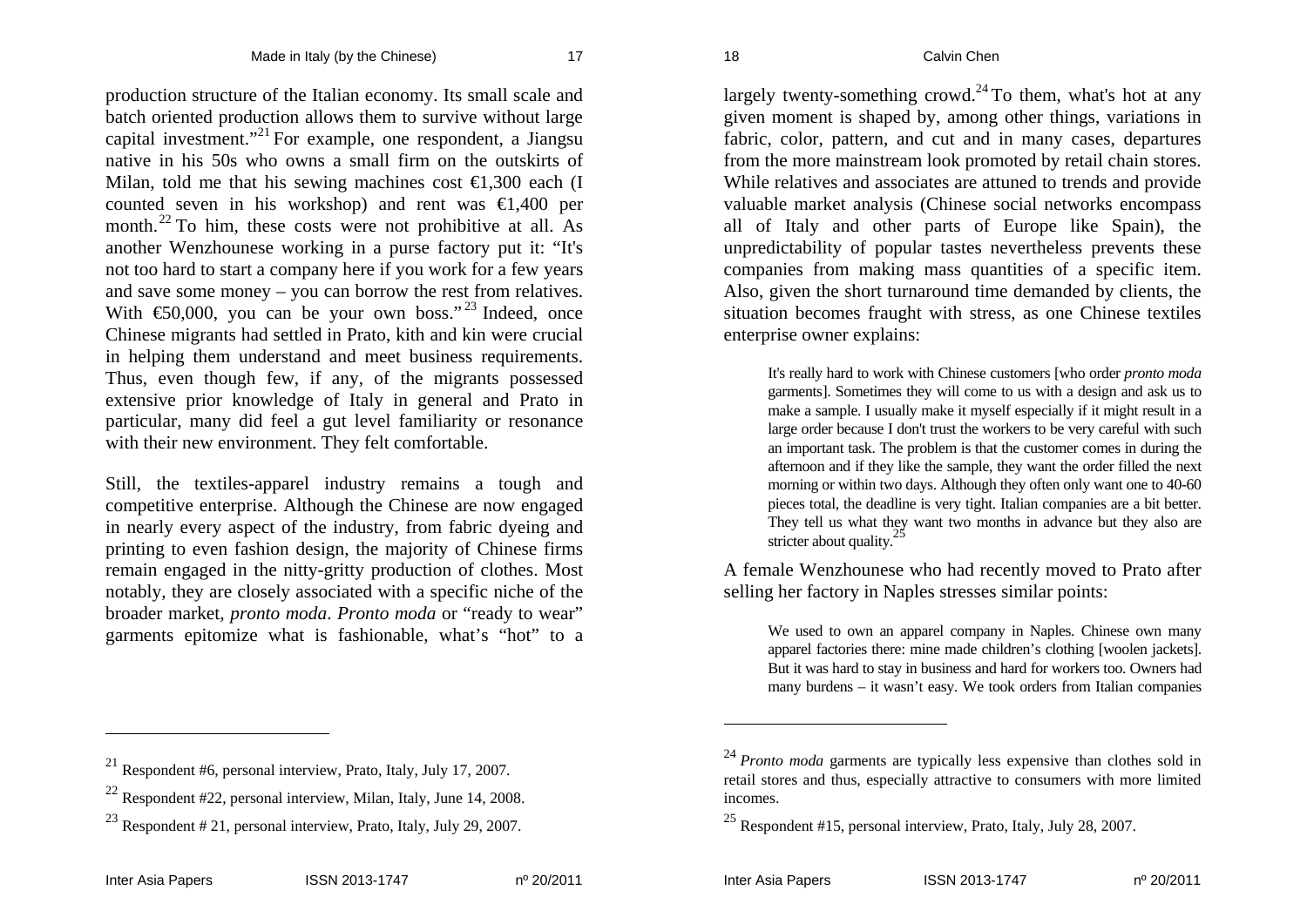but didn't do much work for Chinese clients. Chinese customers would usually come in asking for 100 pieces of something and if we took that order, we'd have to work through the night so that the goods could be shipped the next morning. It was too grueling so we stopped doing that  $\sin \theta$  of work.<sup>26</sup>

While *pronto moda's* emphasis on small batch production involves less overall financial risk for these family-based companies, it also limits their opportunities for growth. Their "hotness" aside, the reality is that *pronto moda* garments simply do not command the high prices and high profit margins typically associated with designer label apparel. Making matters worse is fierce competition from new firms eager to secure just a small slice of the market.<sup>27</sup> In 2007, I visited a small textile operation in Prato, just off Via Pistoiese, and the owner, a man in his late 20s and a native of Qingtian, offered the following assessment with some frustration:

It's really getting competitive. When a customer asks for a quote, I might say €4 per piece. But someone else will come along and drop it to €3.80 and another will drop it even further to  $\epsilon$ 3.60. Sometimes they are not making any profit whatsoever. They are breaking even but hoping to get more contracts in the future. I don't care if I lose a contract – maybe your quality is better or you have a longstanding relationship with a client. That's fine. But the pricing should all be the same. No one can make any Money this way. Chinese are always fighting themselves.<sup>28</sup>

In 2010, the situation was even worse. Another owner, a male Wenzhounese in his 50s who has been in Italy since 1990, was especially agitated when discussing the challenges he faces:

Inter Asia Papers ISSN 2013-1747 holds and no 20/2011

Chinese competition is crazy. I don't take orders where the profits are lower than  $\bigoplus$  5 per piece. Take this coat, for example. I would charge  $\epsilon$ 10-11 but another competitor is offering to do it for  $\epsilon$ 6.9. The material already costs  $\bigoplus$ : I outsource the button sewing – that's  $\bigoplus$ , then you have to sew and ship and there are utility costs as well. It's outrageous that some folks will do the work for  $\epsilon 0.1$  per piece!.<sup>29</sup>

In addition to low pricing, these firms have to contend with slow-paying and even latepayingclients. Pinched for cash themselves, the customers buy largely on credit and promise to settle their outstanding debts once the merchandise has been completely sold off. The danger of course is that the products may fizzle in the market and result in losses, further tightening already strained finances. The Chinese owner from Jiangsu cited earlier worries about how long he can hold out, especially with seven employees under his charge:

I have one really good friend who borrowed money from another friend to loan to me because I had €80,000 in unpaid work orders! It was scary. Last year  $[2007]$  it took my customers eight months to pay me. Normally, businesses are supposed to pay within three months. But [some of my Italian customers] held the money for much longer – they say they can't pay until their customers have paid them. But right now, I owe  $€10,000$  in back pay – it's making me nervous. It's been four months since my clients have paidme.<sup>5</sup>

Without steady cash flow, these companies are understandably reluctant to expand their operations and acquire better, more expensive machinery. To alleviate these pressures, some have adapted by moving up the production chain, shifting away from low-end items and more towards expensive goods like those of Giorgio Armani and Dolce & Gabbana. A young Chinese leathers goods seller describes the situation in the following terms:

<sup>26</sup> Respondent #55, personal interview, Prato, Italy, July 26, 2010.

 $27$  Observers estimate that there are between 4,000-7,000 small enterprises in Prato, including those that are not officially registered.

 $^{28}$  Respondent #17, personal interview, Prato, Italy, July 28, 2007.

 $^{29}$  Respondent #44, personal interview, Prato, Italy, July 18, 2010.

<sup>30</sup> Respondent #22, personal interview, Milan, Italy, June 14, 2008.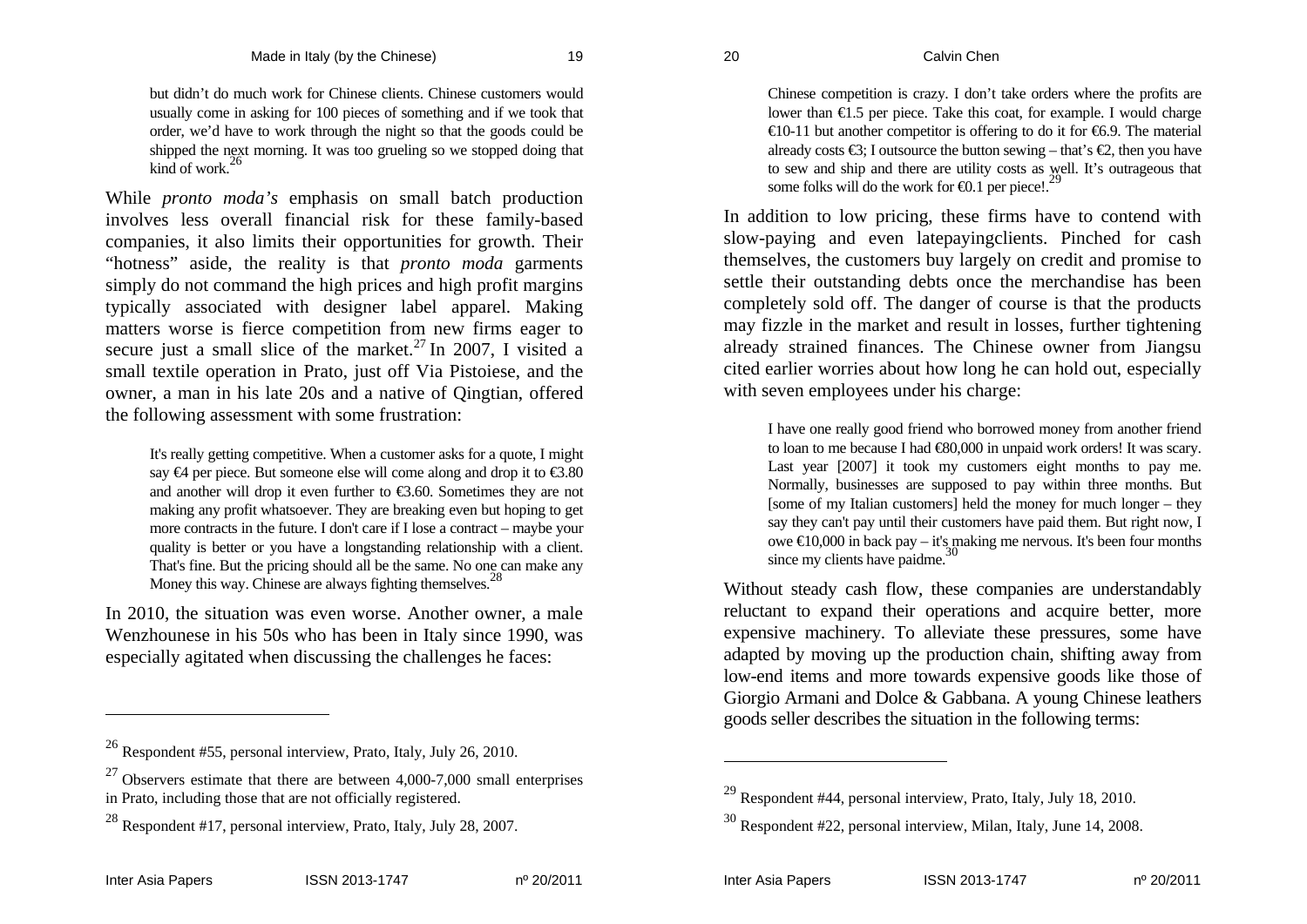My cousin owns a factory [near Milan] that makes purses for Dolce & Gabbana. They sell the products for approximately  $\bigoplus$  00 each to Dolce & Gabbana, but Dolce & Gabbana sells the bags for over  $\in$  000 each. They have higher rents and overall cost to be sure, but people are willing to pay because they want the brand. It's true they have very high and exacting standards. They want better zippers and metal rings, for example. And because it's Dolce & Gabbana, the Chinese workers are more careful. With the merchandise we sell, they don't need to be as rigorous. Chinese workers are smart: they don't need to pay quite as much attention to these goods because the profits are so low.<sup>3</sup>

Such moves certainly involve a good measure of risk, but it is precisely this nimbleness and willingness to make rapid strategic shifts that sets Chinese businesses apart and more importantly, keeps them afloat.

Given these intense pressures, one might reasonably expect these factories to have horrid work conditions. Many did and some still do; dark and dingy workshops were especially commonplace during the 1990s when scores of these firms were first launched. However, I was surprised that workplace conditions, at least in the factories I visited in 2007, 2008, and 2010, were much better than I had anticipated. Having read earlier depictions of Chinese firms in Italy, particularly those in the popular media, I expected to see scenes from a Charles Dickens novel. Instead, these firms had established simple, clean, and efficient operations. Although the overall workspace was cramped, the layout was orderly and reflected a clear division of labor. In just about all of the enterprises, one would walk into the middle of the factory and find numerous mounds of fabric laid out for processing. The work process begins with a massive, rectangular table, where workers cut the cloth into the various parts of a shirt, for example. These components are then

moved along the perimeter of the factory, literally along the four walls, to individual sewing stations for processing by workers "downstream." Each employee focuses on a single task like attaching the sleeves or collar and then passes the item to the next employee. After the sewing is complete, other employees take on hemming and buttoning. Finally, the remaining workers iron and/or package the finished apparel in preparation for shipping. The complexity of the task as well as the individual's skill determines where the worker is stationed. Sequencing the various tasks from simple to complex not only makes it easier for employees to see and remember work routines and procedures, but also alleviates potential production bottlenecks. Even within small-scale, family-based operations, assembly line techniques enhanced efficiency and overall productivity.

Despite these positives, work is nevertheless grueling. A typical workday can last more than ten hours and involve the completion of 1,000-2,000 pieces during that span. In contrast to the more conventional 9-5 regimen, employees in textilesapparel firms "start work in the afternoon and [continue] through the night, finishing around 3-4 a.m. Workers sleep from around 7 a.m. to 3 p.m." They also take several breaks for meals from 3-4 p.m., 7-8 p.m., 10-11 p.m., and 2-3 a.m.<sup>32</sup> Seeking to capitalize on fast-changing trends, these factories have little alternative but to operate through the night so as to meet early morning pickup/delivery times. One consequence, as a worker at a synthetic fabric company succinctly and wryly noted, is that "Italians work eight hours per day [while] the Chinese only rest eight hours per day."<sup>33</sup> The irony is that the

<sup>31</sup> Respondent #73, personal interview, Venice, Italy, August 4, 2010.

<sup>32</sup> Respondent #15, personal interview, Prato, Italy, July 28, 2007.

<sup>33</sup> Respondent #19, personal interview, Prato, Italy, July 2007.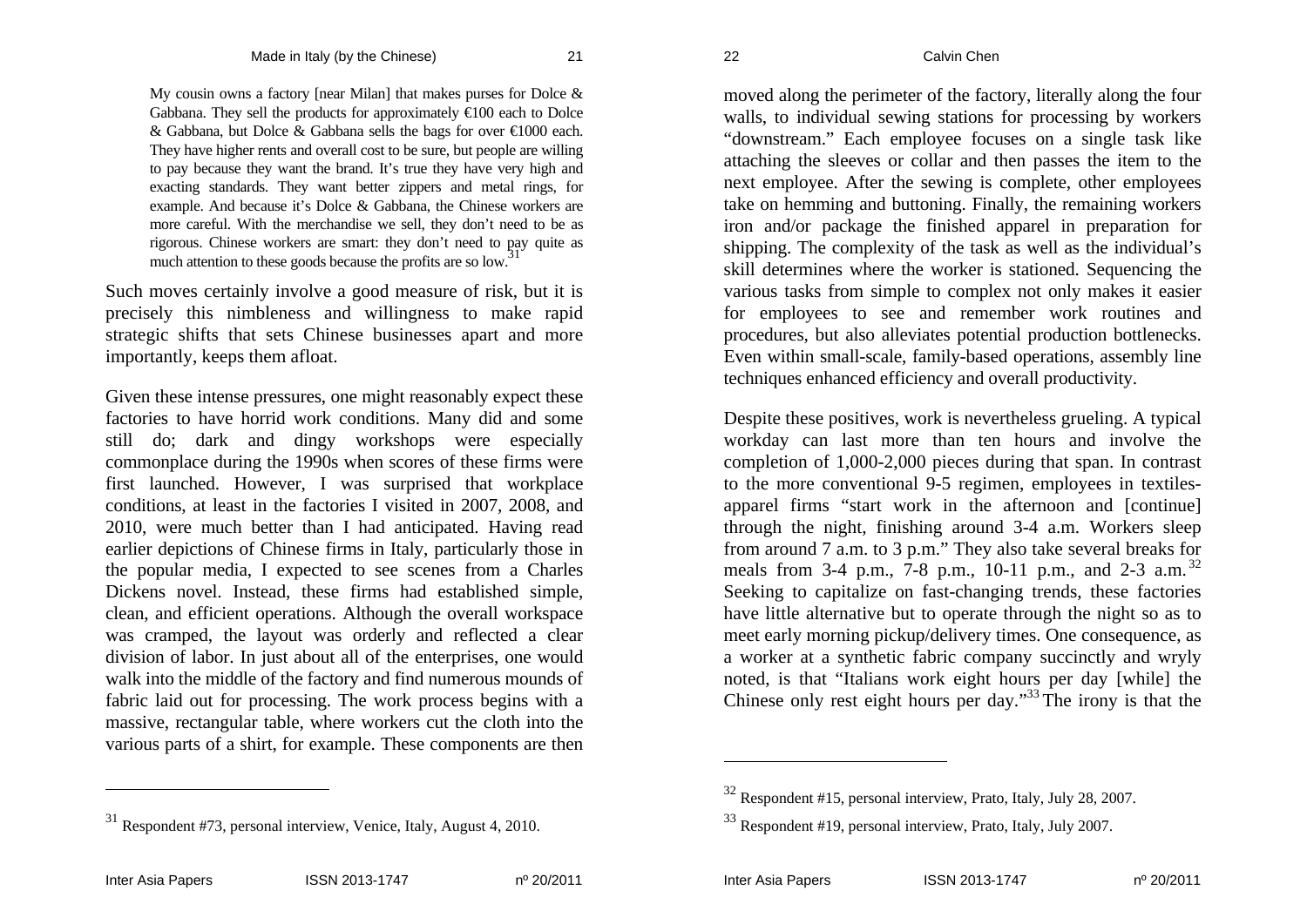Chinese today are how the Italians *used* to be, according to a retired Italian academic:

We Italians used to work 12-14 hours per day as well. Just 20 years ago, I remember my father asking my mother's uncle how much he earned. The uncle said, "500,000 lire." My father said he earned twice that by working 12 hours per day. Italians also wanted to drive a Mercedes! The Chinese learned from us, especially how to engage in "black work" [uninsured, informal, undocumented work].<sup>34</sup>

Although workers earn an average of  $\text{\textsterling}800$ -1,100 per month with have room and board covered by the factory, burnout and quitting after a year or two of employment is normal. However, most workers will just "suck it up" because they need their employers to secure residency.<sup>35</sup> There was a note of resignation in the voice of one owner when we talked about the daily grind:

It's not a very consistent way to live – there's no predictability or regularity in our lives. It just depends on the work orders. The longest I've worked was 40 hours without sleeping. When we're not working, we're either eating or sleeping. There's nothing else.<sup>36</sup>

A former business owner was glad to be out of the industry because "sometimes I would work for a couple of days straight without sleeping. It got so bad that I would vomit from being so tired."<sup>37</sup> Indeed, on all of my visits, I saw employees who were absolutely focused on the tasks at hand. On one, maybe two occasions, I heard workers engage in some light banter or small talk, but it was done in passing when, for instance, picking up

more materials from a storage area. All of them returned to and approached their jobs with the utmost seriousness.

Authority relations within the factory mirrored the constraints and challenges posed by the work process. Compared to most other companies, the command structure in apparel companies is relatively simple, consisting of a simple hierarchy with the owner on top and his employees below. These are not multidivisional firms that require bureaucratic coordination but rather small companies where intensive personal contact is the norm (Edwards, 1977: 23-26). Problems are tackled through direct consultation and action rather than standard operating procedures and fines. Owners recognize that survival depends heavily on teamwork and stability and that overzealous monitoring of work performance is not only unnecessary, but also potentially counterproductive. Since each worker is assigned a quota, she can measure her productivity by the size of her pile of fabric in relation to a coworker's. The more a worker falls behind, the longer she must stay before she can end her shift. Because of this, self-monitoring is the primary means of guiding work performance. Should that fail, the owner is usually on the shop floor as well and only needs to point to the pile to goad employees into working faster. All of this is reminiscent of the earliest stage of enterprise development in China's rural enterprises, what I have called elsewhere "enterprise survival" (Chen, 2008: ch. 3). What is significant here is not simply the transfer of abusiness approach from China to Italy, but rather its resonance and utility in a foreign institutional environment. These developments suggest that critical structural features – the irregular and rushed nature of work orders, erratic cash flow, and shifting client base, among other factors – decisively shape the scale and scope of textiles-apparel operations. While some companies have made decisive breakthroughs and moved beyond these limitations,

<sup>34</sup> Respondent #51, personal interview, Prato, Italy, July 22, 2010.

<sup>35</sup> Respondent #10, personal interview, Prato, Italy, July 25, 2007.

<sup>36</sup> Respondent #15, personal interview, Prato, Italy, July 28, 2007.

 $37$  Respondent #14, personal interview, Prato, Italy, July 26, 2007.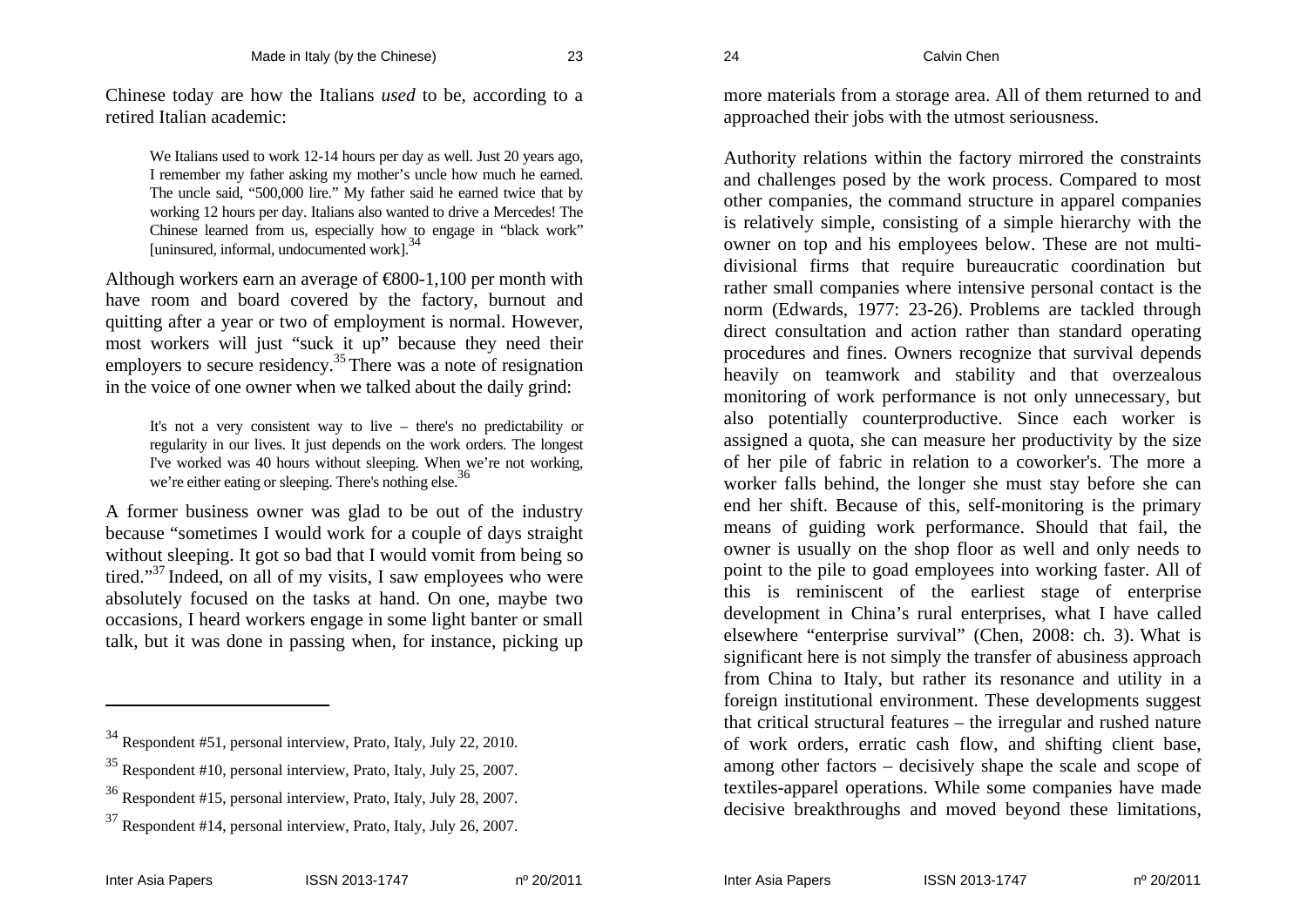While this portrait of work life in a Chinese apparel company appears bleak, there are nevertheless moments of great liveliness and vibrancy. The desperation and monotony that workers experience are tempered to some degree by a sense of community built upon common experiences and even horseplay. On one of my visits to a Prato textiles factory in July 2007, I was invited to have dinner with the owner and ten employees at 10:30 p.m. We gathered around a large table and consumed in less than 30 minutes, eight, maybe nine dishes, soup, and sliced fruit for dessert. At this time, the seemingly silent, robotic workers were full of life and laughter. A few employees teased a coworker about her boyfriend: she smiled nervously and avoided eye contact. Some joked about how lazy others could be on their day off, sleeping in or lounging around when they could be going out and having fun. Much to my surprise, the owner was a target of the conversation as well. Employees pretended to be irate over the bad food and the luxurious lifestyle he led at their expense. A jovial fellow, he took their mock attacks goodnaturedly, pointing out how spoiled and indulgent they are, just like small children. He then cleverly shifted the conversation back to the subject of the employee's boyfriend before they cleaned up and prepared to return to work. The experience was like eating with a large family with all the attendant chaos, ribbing, and camaraderie.

Still, fun and games could not and did not make up for perceived abuses and inequities. The trying financial pressures owners faced every day forced most of them into "pennypinching mode": they kept a close eye on all costs and sought to slash every unnecessary amenity. One former worker now turned apparel salesman was especially delighted to no longer be on the shop floor. His recounting was especially bitter:

Owners are often really cheap. In one place I worked, there were only a couple of electrical outlets and a couple of lights! There wasn't even a light in the workers' rooms. It was completely dark. So when the boss went to sleep, we did too. It was like being in the military. We had to take turns charging our cell phones!

26 Calvin Chen

Another factory only had one electrical fan. The boss only turned it on when we sat down for meals. How can anyone stand it when it's this hot? He was trying to save money on his electrical bill. He also tried to save money by telling workers to cook their own meals. He only thought about the lower bill for groceries but what about the gas bill and all the time we spend around the stove? $38$ 

This obsession with the bottom line, as understandable as it is, produces unanticipated and counterproductive consequences. Rather than enhance workplace stability, it actually undermines morale and prompts some employees to be more suspicious of their bosses rather than more trusting. One young male worker in a purse factory expresses his dismay in the following manner:

It's hard to rely on friends and family now. Every person has become very practical and just focuses on his own affairs. It's more like how Westerners think. Some people will still treat you like a brother, but once you work for a friend, you're a worker and his employee.<sup>39</sup>

He stated further that a loss of *renqing* (literally "human feeling") or empathy made work an even heavier burden. It greatly undercut the sense of common purpose and camaraderie that once infused the workplace community.

Finally, besides market competition and fractured interests within factories, one must recognize the significance of the state in determining the fate of Chinese business in Italy. Through inspections and fines, state officials are the ultimate

<sup>38</sup> Respondent #20, personal interview, Prato, Italy, July 29, 2007.

<sup>39</sup> Respondent #21, personal interview, Prato, Italy, July 29, 2007.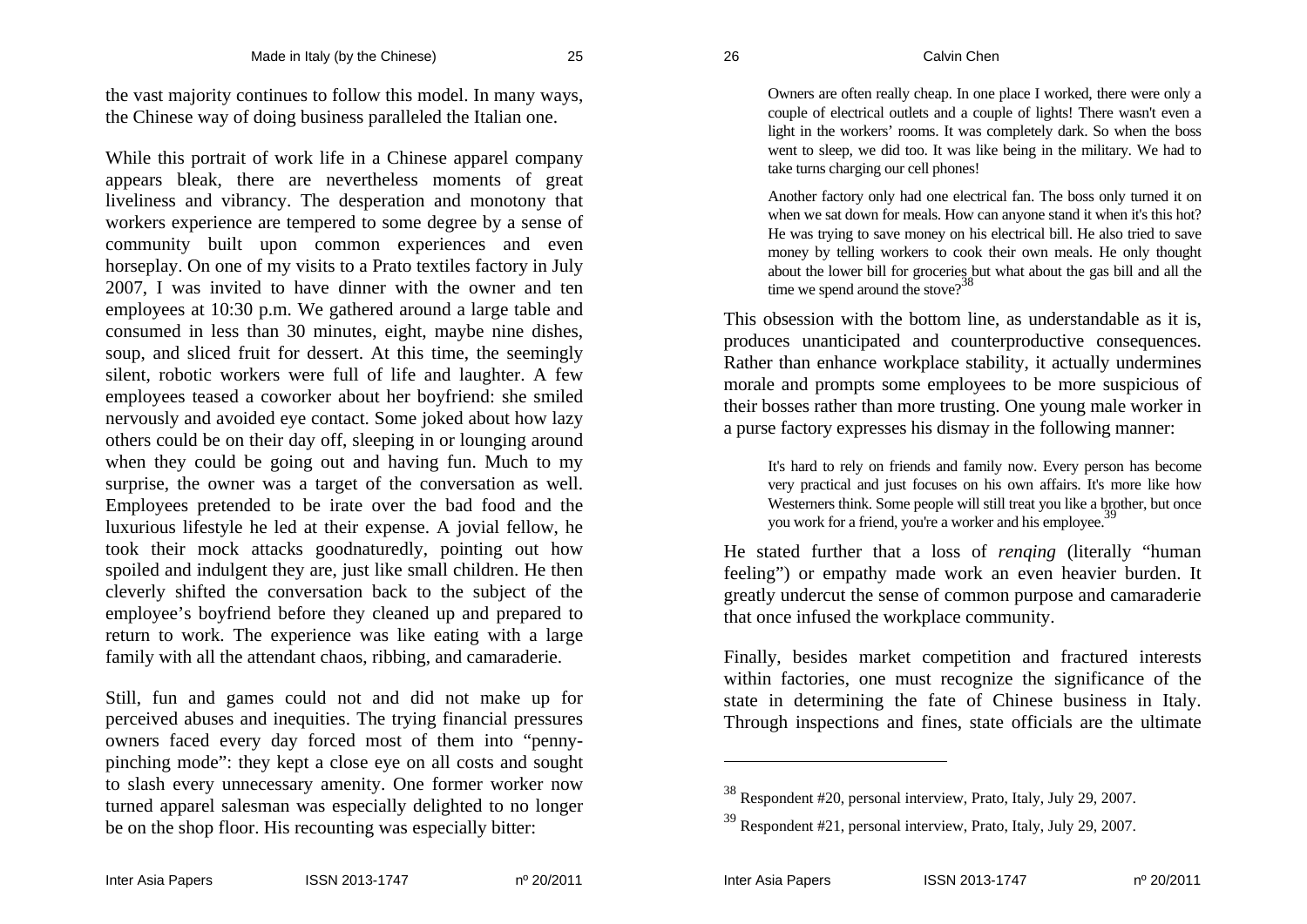arbiters of a company's existence and their power has spawned different coping strategies among the Chinese, especially in light of the government's inconsistent enforcement of its own policies. The most typical response is ignorance. Many claim that, because of their short time in Italy, limited communication skills, and subsequent unfamiliarity with business regulations, they are just beginning to learn about the myriad requirements they must fulfill. Over time, however, this excuse becomes untenable. Low profit margins and the threat of heavy financial penalties have forced more and more to seek ways around the law. What is particularly astonishing though is the widespread assessment of the Chinese (and many Italians as well) that full compliance would lead to bankruptcy, not prosperity. Indeed, following the letter and spirit of the laws is foolhardy and leads to one's eventual demise.

Nearly every Chinese migrant I spoke with sees Italian officials as generally corrupt, unfair, and biased. To them, using bribery, evasion, and other "weapons of the weak" to subvert their authority is not only vital to survival, but also a means of overcoming what they perceive to be grave injustices built into the Italian legal system itself (Scott, 1985). One female respondent was extraordinarily open about how she dealt with inspectors: "Each year we bought those big hams [prosciutto] and gave them to the police and inspectors. When they came for inspections, everything would go smoothly."  $40$  A Wenzhounese woman who owns a women's clothing store on Via Paolo Sarpi in Milan was disgusted by the brazenness of the police:

The police here are really corrupt. They know that the Chinese have lots of money, lots of cash. With the new security law, it's easy for them to

stop people and check their IDs. When they see that the Chinese have so much cash on them, they take us to the police station. There, they threaten to report us for tax evasion and then demand a bribe to keep quiet. They want  $\epsilon$ 5,000 but my friends talked them down to  $\epsilon$ 2,000.<sup>41</sup>

When paying taxes becomes unavoidable, some resort to counterfeit tax receipts as a way of coping with crippling expropriations, as was the case with this business owner in Milan:

Typically, you have to make profits within 3-5 years of operation. The taxes are just too high. It's not that the business is complicated: it's actually quite simple. If the Business tax is 20%, no one can survive. You have to cheat to get it down to 10%. We often resort to buying fake tax receipts for €400 per book. If we didn't do this, the Italians would think we are stupid -- even they have to cheat to stay in business!  $42$ 

Nearly every Chinese respondent I interviewed either experienced something similar or knewsomeone who did. Although such incidents are not entirely alien to them (Chinese officials can be equally, if not more oppressive), Chinese migrants feel Italian officials are targeting them and taking unfair advantage of their vulnerabilities simply because of who they are.

Such sentiments were manifest in early 2008 when the Berlusconi government began arresting and repatriating illegal immigrants in the name of "security." These actions sent shock waves throughout Italy and the Chinese community became especially apprehensive. The operation against Via Paolo Sarpi in Milan (where Chinese businesses are concentrated) took on a decidedly military tone, according to one respondent:

When the police came to sweep, they blocked the front of the street and the side streets so there was no escape when the inspectors came up the

<sup>40</sup> Respondent #14, personal interview, Prato, Italy, July 26, 2007.

<sup>41</sup> Respondent #25, personal interview, Milan, Italy, June 18, 2008.

 $42$  Respondent #22, personal interview, Milan, Italy, June 14, 2008.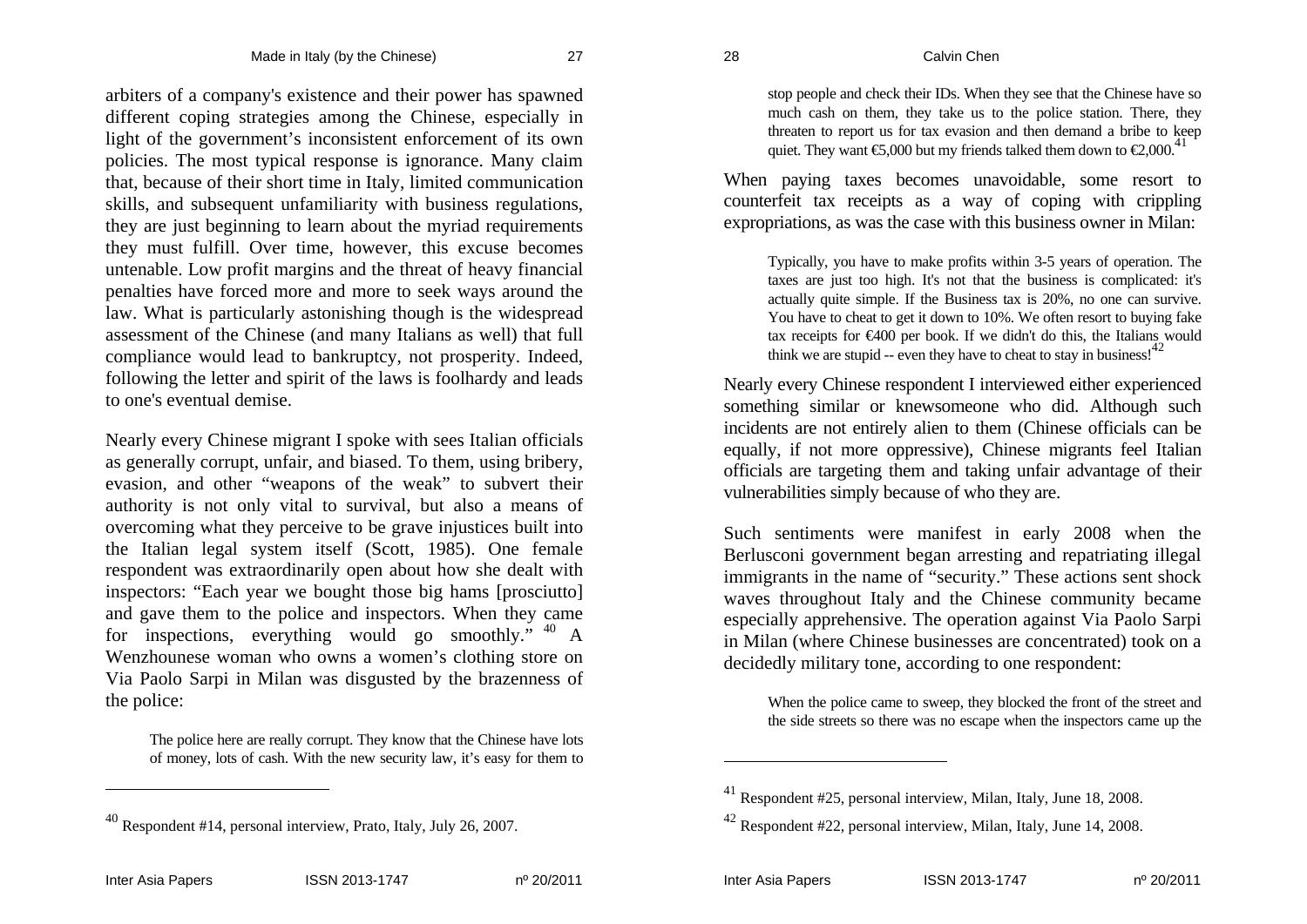rear. They've reportedly caught 127 illegals in one day as they went through each business checking people's papers. Some illegals have already been sent back to Shandong [a province in China] -- they were fined 10,000 *yuan* and then charged another 10,000 for the air ticket. The fine is just bad luck -it was the result of being in the wrong place at the wrong time. But no one feels good about paying the ticket price: it's just money down the drain! We know all this because they [those who were sent back] called their relatives here to let them know they are safe. $43$ 

Fear and outrage intensified among the Chinese in Prato when Italian authorities, essentially put Via Pistoiese in lockdown and brought in military units to help patrol the streets on foot and from above by helicopter in early 2010. While local authorities were determined to restore public order in the aftermath of violence and murders in the area, they also failed to mention crucial details. A Chinese man, an interpreter and cultural mediator who has lived in Prato since 1992, explains the situation:

I actually know something about this [murders]. It was a turf war between rival gangs [*bangpai*]. They were fighting each other to protect their territory and it was related to drugs. But it was Chinese fighting Chinese. It did not involve the Italian Mafia at all. The Chinese don't target Italians; instead, the Chinese rob other Chinese. They go after others in the community. It's clear why this is happening. With more Chinese here, it's harder to survive. People are engaging in riskier, more dangerous behavior – it's related to economic problems.<sup>4</sup>

The government crackdown, however, continued and extended to Chinese-owned businesses. As was the case in Milan, government units cited a vast array of violations as justification for their actions. Unlike past efforts, this current campaign has been more sustained and brutal. The interpreter offers an insider's perspective:

I've served as an interpreter 5-10 times for government inspection teams. They go out and check compliance with sanitation, building codes, work conditions, employment of undocumented workers. They don't tell you anything before they move out: they don't allow me to bring anything or drive my own car. I have to ride with them. The teams are more aggressive now. The inspectors used to be very polite and knock on the door before entering. Now they have the fire department come in and break the door down without knocking or alerting anyone. They use a special tool to do this. It's very extreme.<sup>45</sup>

Reactions to the inspections turned out to be more mixed than I had expected. Many Chinese actually agreed with the government that there should be *greater* compliance with the law: what they did not appreciate though was the complete shutdown of their operations and not having the opportunity to make proper amends for their behavior. To them, the governmen<sup>t</sup>'s efforts were grossly disproportionate to the threat posed by Chinese business people and will ultimately prove counterproductive. While some Italian observers advocated even more extreme measures like repatriating the Chinese altogether, I was surprised that many native Italians were critical of the government and more supportive of the Chinese. <sup>46</sup> One young Italian college student vehemently claims that it is the Italians who are more responsible for the crisis: "People always point out that migrants cheat, don't follow the laws, but it's the Italians who are even better at cheating. We know how to hide it better – it's like a big scandal in the US, like Wall Street. We are like Bernie Madoff!".<sup>47</sup>

<sup>43</sup> Respondent #22, personal interview, Milan, Italy, June 14, 2008.

<sup>44</sup> Respondent #43, personal interview, Prato, Italy, July 19, 2010.

<sup>&</sup>lt;sup>45</sup> Respondent #43, personal interview, Prato, Italy, July 19, 2010.

<sup>&</sup>lt;sup>46</sup> Silvia Pieraccini takes a particularly hardline stance against the Chinese. See Pieraccini, *L'Assedio Cinese* (Milan: Gruppo24Ore, 2008).

 $^{47}$  Respondent #45, personal interview, Prato, Italy, July 18, 2010.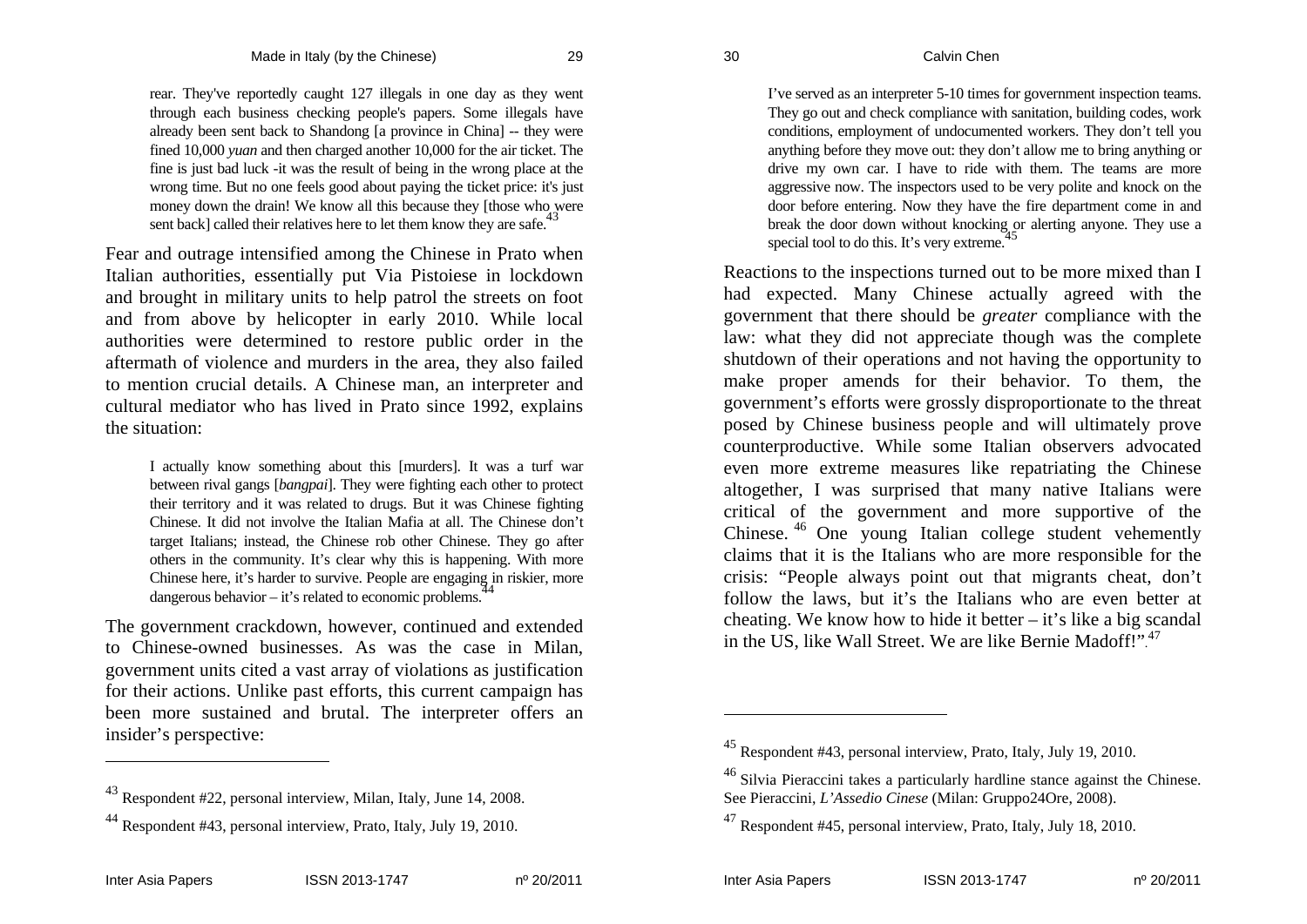By contrast, a Pratesi man in his mid-50s blames the Italian government: "The current immigration issues are the fault of Italians and the Italian government. If we had made clear rules for everyone to follow right at the beginning, relations between the Chinese and Italians would be much better."<sup>48</sup> An Italian woman in her mid-50s also echoes this point: "Although Italians blame the Chinese for breaking the laws, this result is our fault. We haven't made clear what we want and how they should behave. If we were clear right from the beginning that any immigrant who wants to stay must do things the Italian way, the situation wouldn't be as chaotic as it is now."<sup>49</sup> Amazingly, many of my Italian respondents pointed more to structural deficiencies, *not* cultural differences as the primary reason for friction between migrants and Italians. What this implies is that many of the current problems can be resolved through more effective policies (undoubtedly a big "if"), increased understanding, and greater tolerance. A high-ranking representative of a local school offers this sophisticated and thorough assessment:

The political environment right now is not good for immigrants, but I think immigration is a positive phenomenon. The Pratesi are at fault for current attitudes. For years, the left did nothing so stereotypes flourished. People still believe that the Chinese are stealing jobs. No one has done a serious analysis of the challenges posed by migration. Chinese migration took place during a crisis in Prato. The Chinese are being blamed for it, but no one realizes that it would have happened anyway. The analysis should have been about the economy before the arrival of the Chinese in order for us to understand the full picture.

In my opinion, the Chinese involvement and role in the local economy will deepen and lead us to a new stage of development. The Chinese are

investing here while Italians investí elsewhere. The Chinese are keeping Prato alive. I spoke with some Italian kids and they said their father's work in a Chinese owned factory! Their bosses are Chinese. No one sees this. All they do is blame without understanding that Italians can work because of the Chinese.  $50$ 

#### **Conclusion**

This article argues that an unusual confluence of macro-level forces ranging from demographic change in Italy's population to the loosening of controls in post-Maoist China provided an unprecedented opportunity for the Chinese to migrate and settle in Italy. Once settled in locales like Prato, the Chinese and specifically, the Wenzhounese applied their unique talents and experiences towards reviving the textiles-apparel industry. The Chinese were not only in the right place at the right time, but also seemed in many ways, tailor-made for an industrial system that privileged small-batch, family-based production.

Nevertheless, significant challenges remain. Low entry requirements or the relative ease of starting a business has resulted in the rapid proliferation of Chinese-owned enterprises. While this has provided employment for many Chinese migrants, it has also led to increased competition that not only constrains future growth, but also threatens their very survival. As a result, some Chinese businesspeople felt compelled to use tax evasion, bribery, and other means to cope with a highly turbulent situation. Not surprisingly, all of these developments contributed to official and popular backlash: the local government continues to enforce more hard-line policies in concert with strong anti-immigrant sentiment.

<sup>48</sup> Respondent #54, personal interview, Prato, Italy, July 25, 2010.

<sup>49</sup> Respondent #47, personal interview, Prato, Italy, July 20, 2010.

<sup>50</sup> Respondent #52, personal interview, Prato, Italy, July 26, 2010.